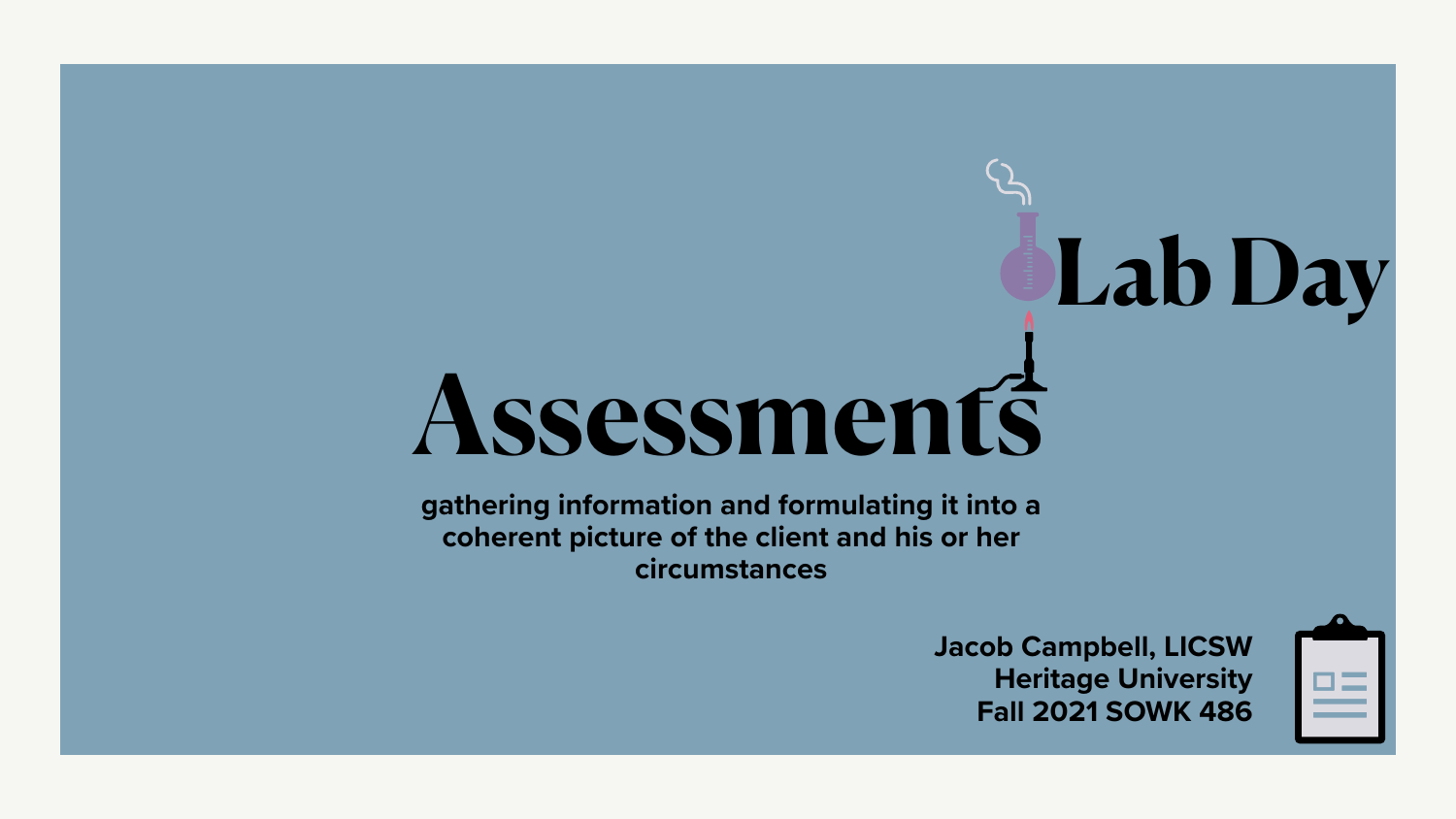**Social histories**

### **Teach Back Activity**

**Genograms & Eco-maps**





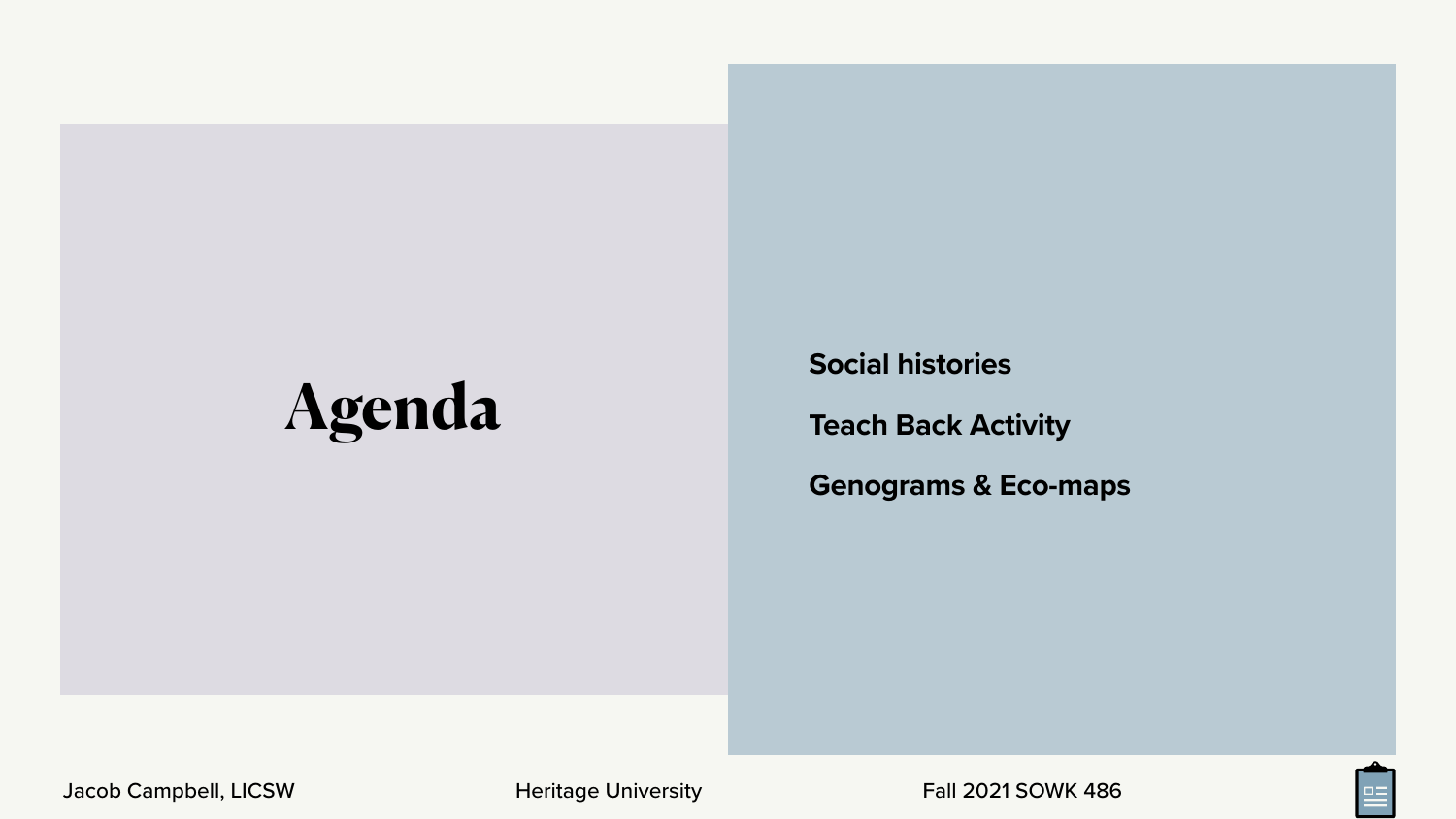### **Social History**

## **Layout of the**



Jacob Campbell, LICSW **Heritage University** Fall 2021 SOWK 486

**Impressions and Recommendations**





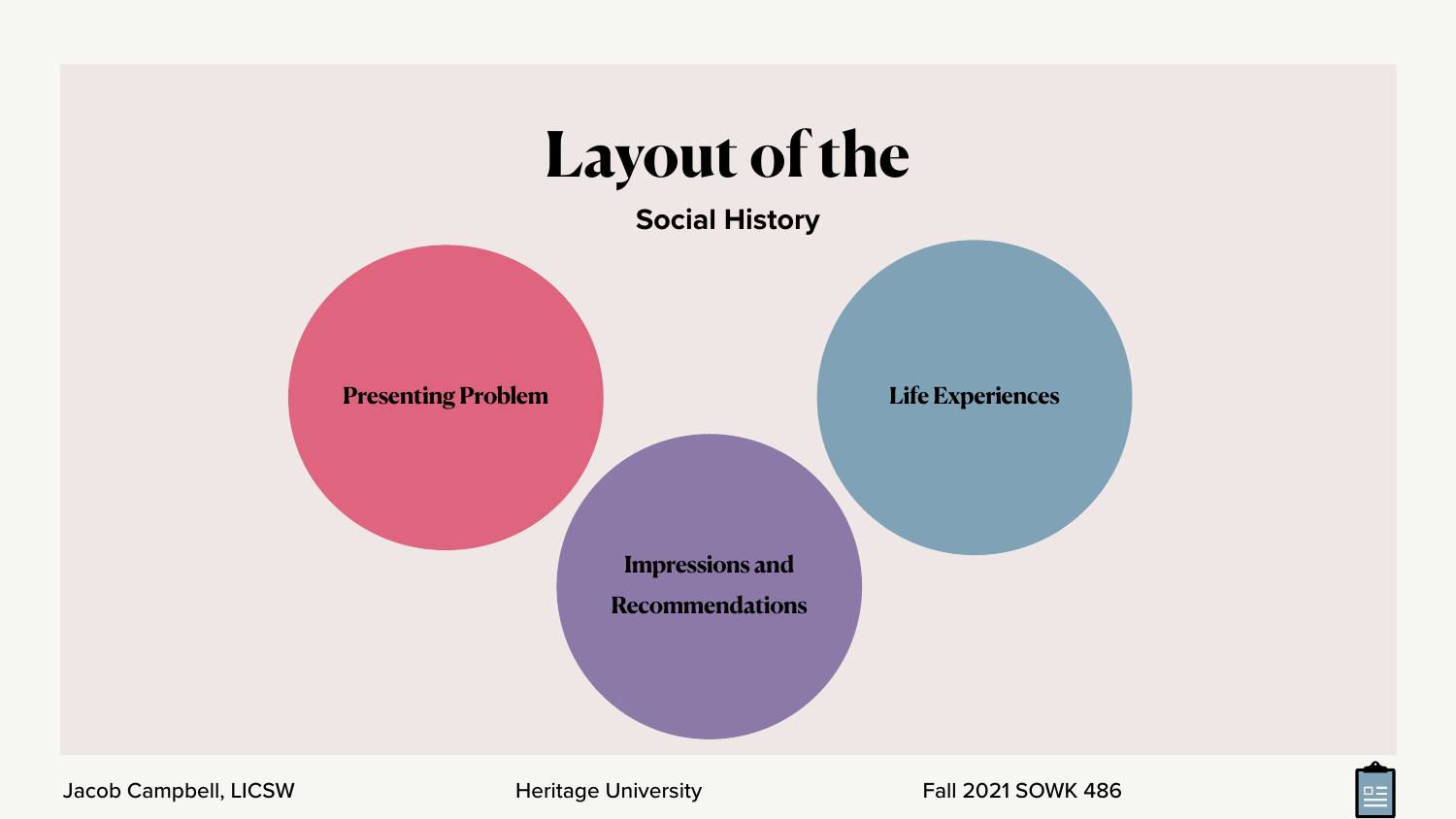• Description and history of the presenting problem





- 
- Introductory section





**Life Experiences**

Jacob Campbell, LICSW Heritage University Fall 2021 SOWK 486



**Recommendations**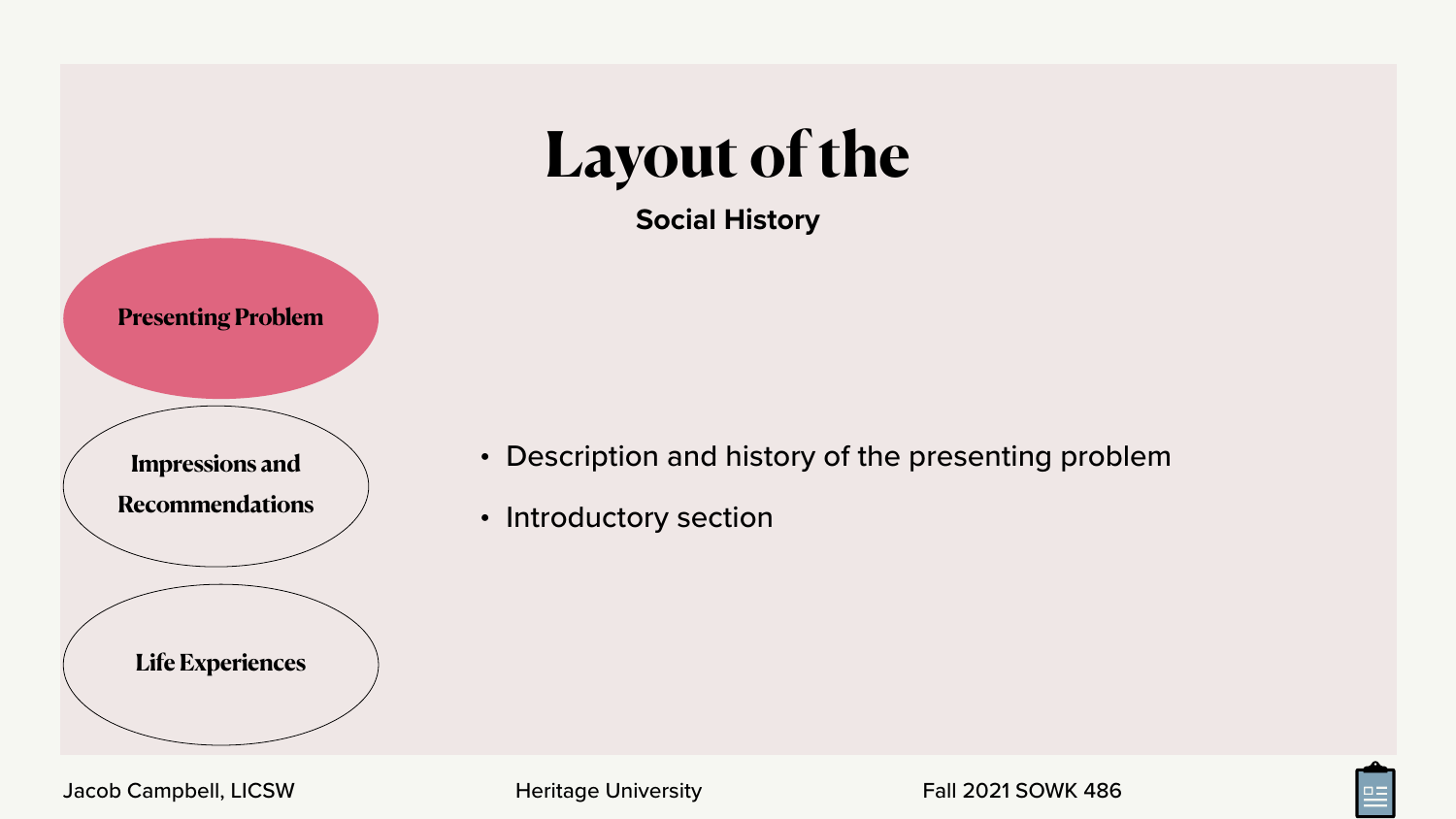### **Social History Layout of the**

• Description and history of the presenting problem





![](_page_4_Figure_1.jpeg)

- Introductory section
- Presenting problem
	- Detail major points
	- Generally the "why are you here today section"
	- My method for mental health evaluations

![](_page_4_Figure_7.jpeg)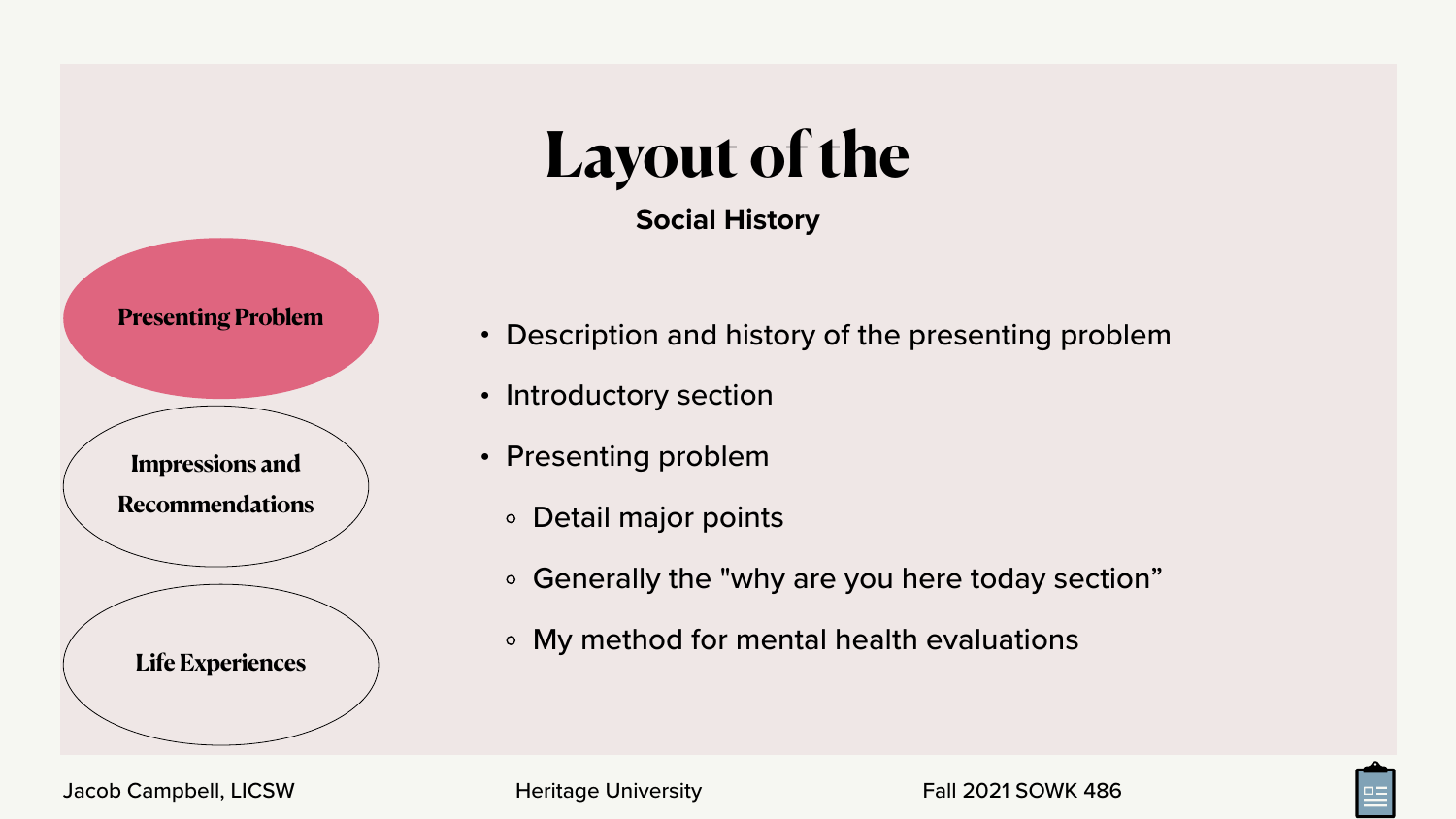### **Social History Layout of the**

![](_page_5_Picture_6.jpeg)

![](_page_5_Picture_9.jpeg)

Esmeralda, a 32 year old Hispanic married with three children female completed this mental health evaluation at the TCCH BHS Pasco office. She was accompanied by her husband and one child. Her primary language is Spanish, and the evaluation was completed in her native language. Her insurance, Medicaid, has been verified. She was referred by Crisis Response Unit after being hospitalized at Lourdes Medical Center after an attempted suicide. She presented with symptoms related to depression and anxiety.

![](_page_5_Figure_0.jpeg)

![](_page_5_Figure_1.jpeg)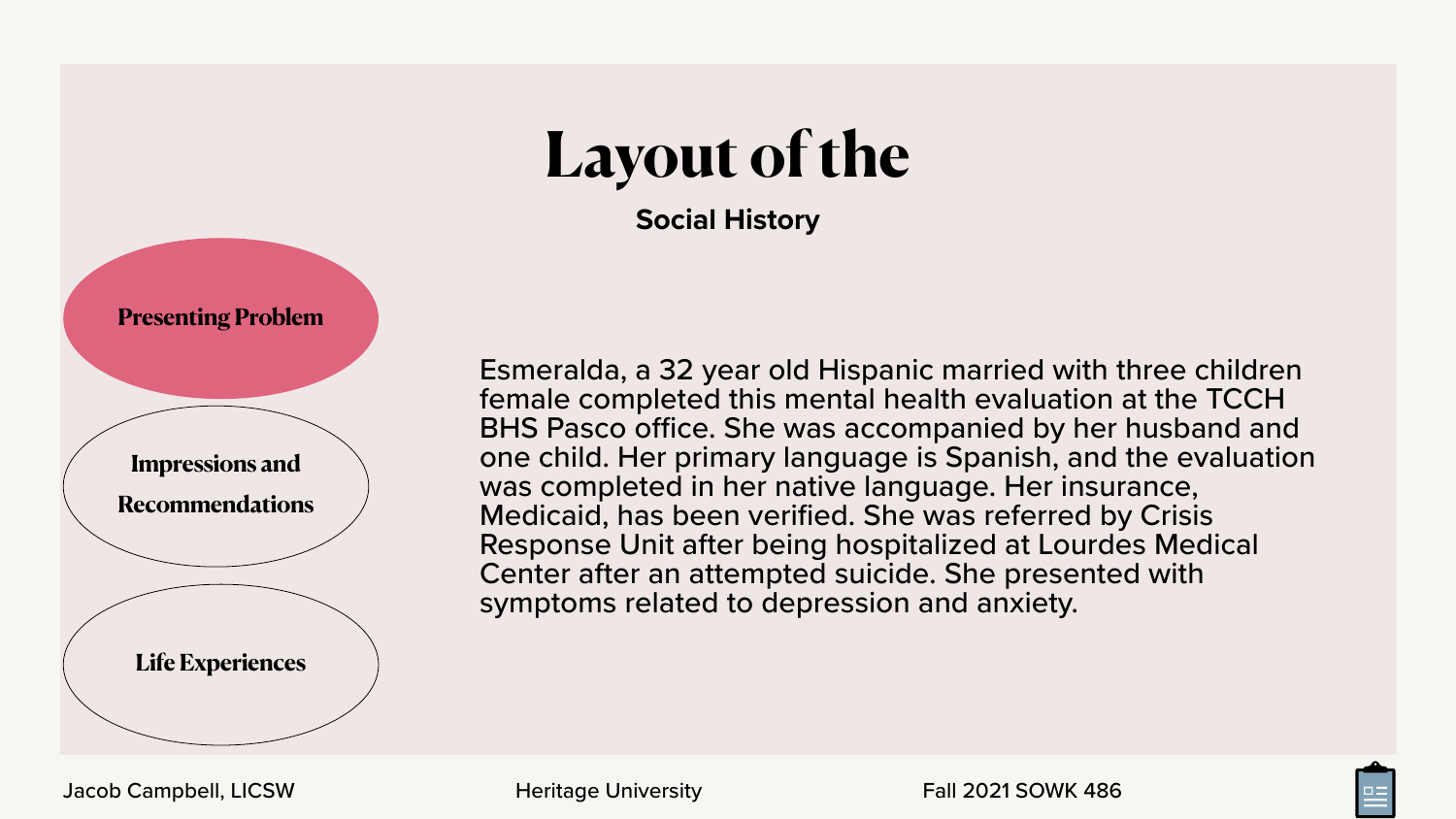- 
- 

![](_page_6_Picture_12.jpeg)

![](_page_6_Picture_13.jpeg)

![](_page_6_Picture_15.jpeg)

![](_page_6_Figure_0.jpeg)

![](_page_6_Figure_1.jpeg)

- Marriages and significant relationships
- Current living arrangements
- Education
- Military service

![](_page_6_Figure_6.jpeg)

Jacob Campbell, LICSW **Heritage University** Fall 2021 SOWK 486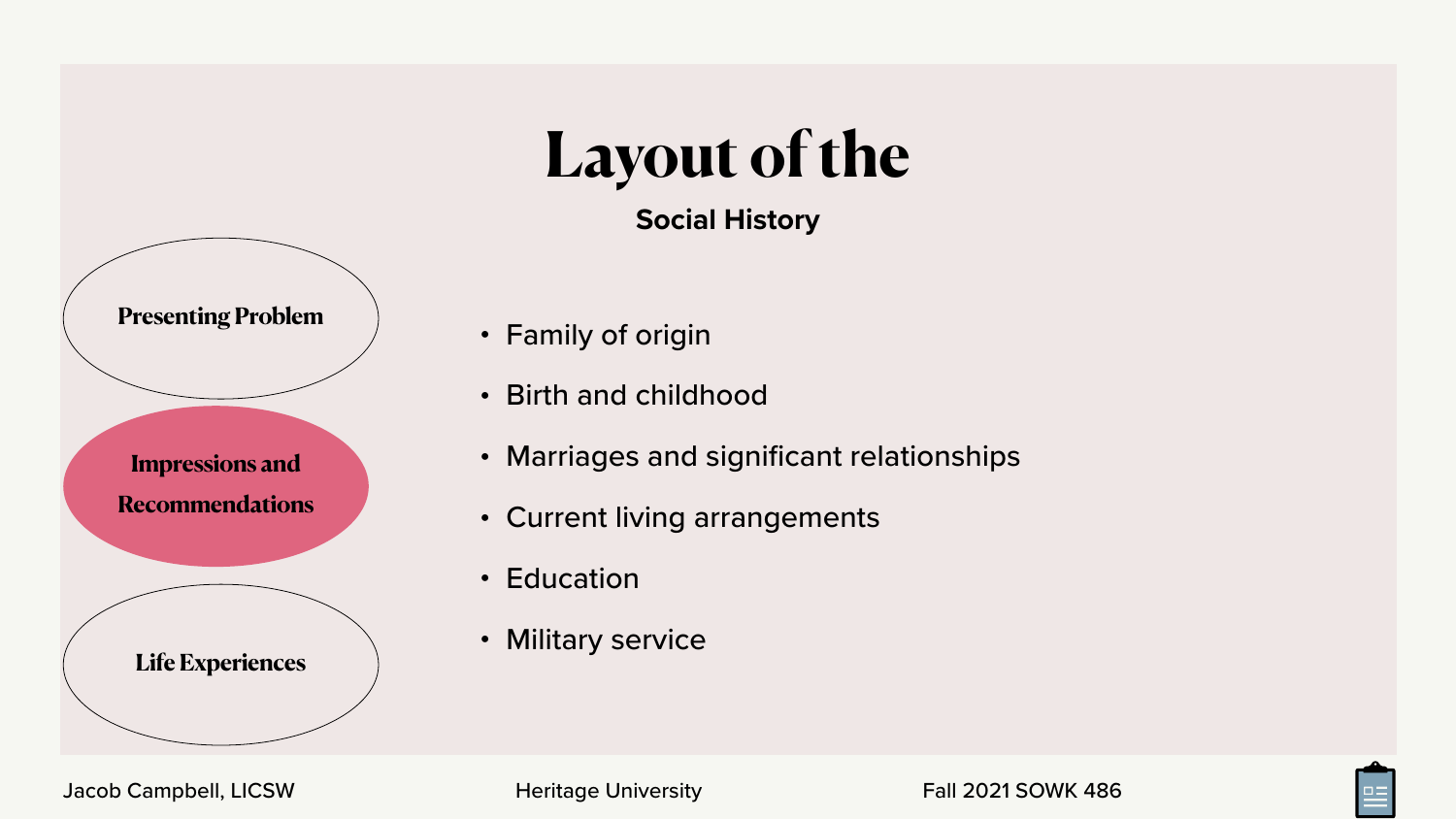- Employment history
- Medical history
- Legal history
- 
- Religious activities
- 

Jacob Campbell, LICSW **Heritage University** Fall 2021 SOWK 486

• Social and recreational interests

• Client successes, strengths, and resources

![](_page_7_Picture_18.jpeg)

![](_page_7_Picture_19.jpeg)

![](_page_7_Figure_0.jpeg)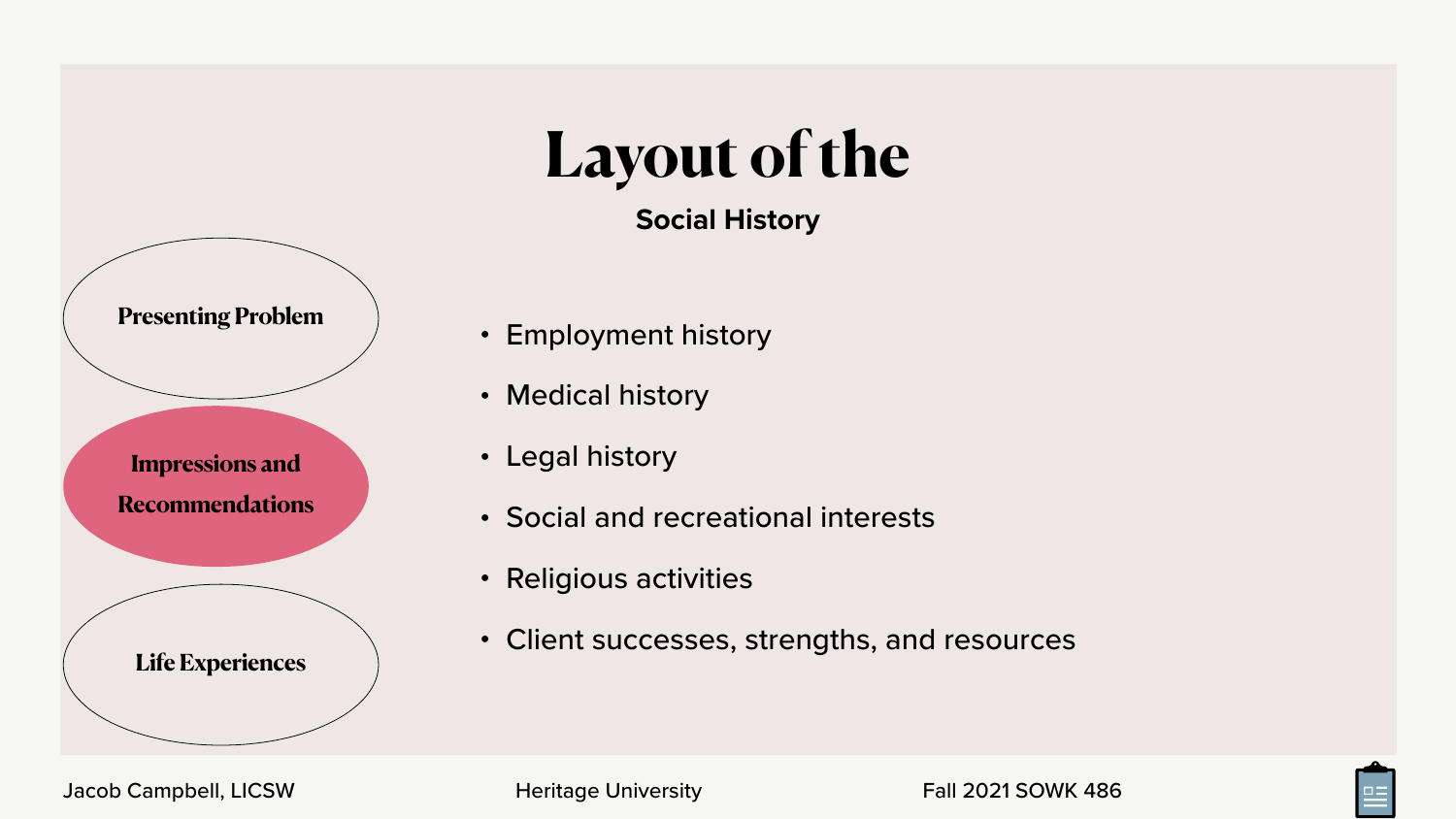![](_page_8_Picture_5.jpeg)

![](_page_8_Picture_7.jpeg)

![](_page_8_Figure_0.jpeg)

Jacob Campbell, LICSW **Heritage University** Fall 2021 SOWK 486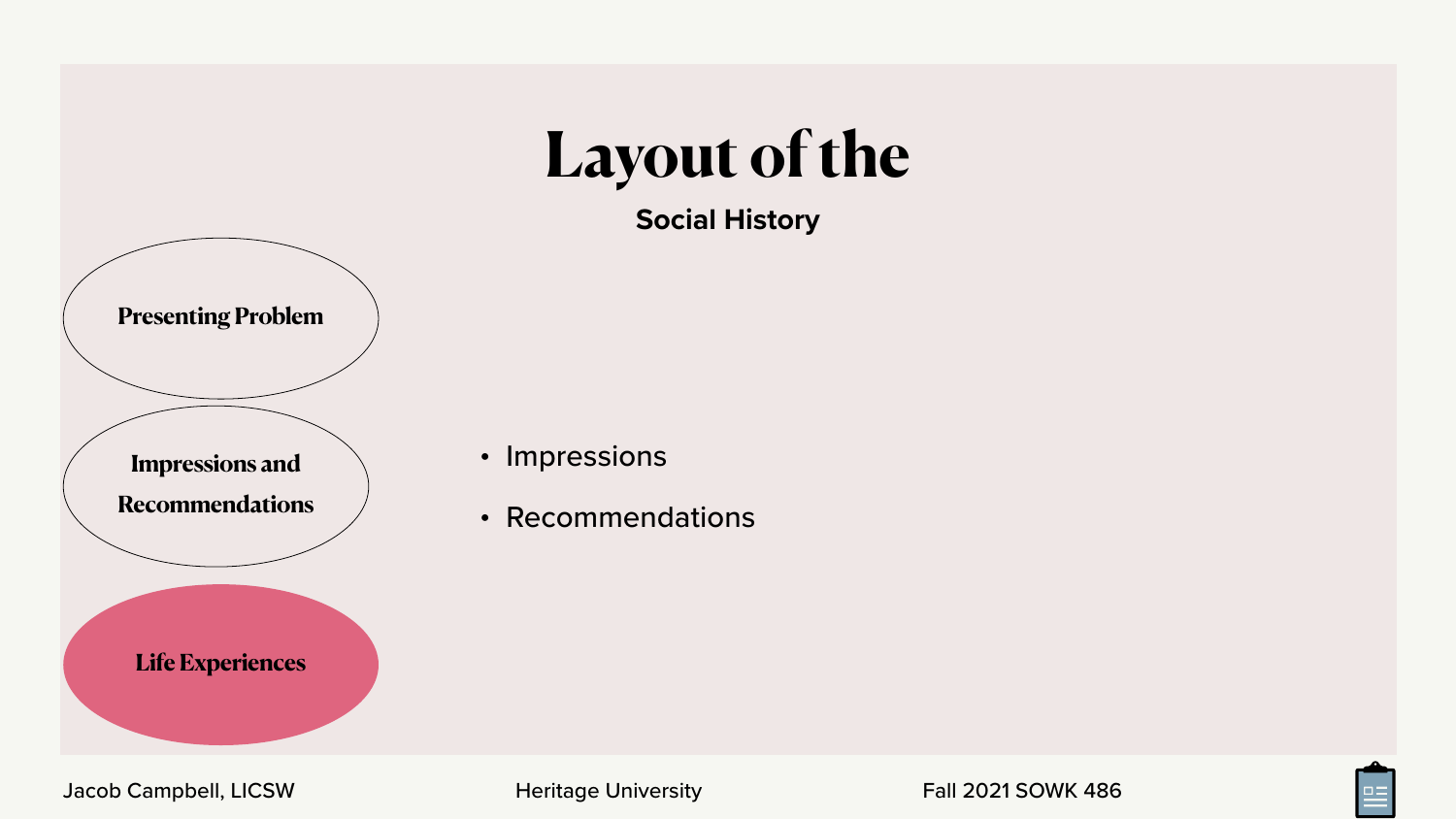### **TCCH BHS Mental Health Evaluation Example**

|                                                                                                       |                       |                                  |                             |                                         | <b>MENTAL HEALTH EVALUATION</b>                                                    |                   |                                                      |
|-------------------------------------------------------------------------------------------------------|-----------------------|----------------------------------|-----------------------------|-----------------------------------------|------------------------------------------------------------------------------------|-------------------|------------------------------------------------------|
| <b>Prepared by/Cred.:</b>                                                                             |                       | Date of Intake:                  |                             |                                         | <b>Request Of Service:</b>                                                         |                   |                                                      |
|                                                                                                       |                       |                                  |                             |                                         | <b>Dimension I. Client Personal Information</b>                                    |                   |                                                      |
| <b>Client Name:</b>                                                                                   |                       |                                  |                             | <b>Date of Birth:</b>                   |                                                                                    | Age:              |                                                      |
| <b>Gender:</b>                                                                                        |                       |                                  | <b>Client Ethnicity:</b>    |                                         |                                                                                    |                   |                                                      |
| <b>Client Place of Birth:</b>                                                                         |                       |                                  |                             | <b>Primary Language:</b>                |                                                                                    | <b>Secondary:</b> |                                                      |
| Is a power of attorney needed? Yes $\Box$                                                             |                       |                                  | $\mathbf{No}$ $\Box$        | (If needed, explain.)                   |                                                                                    |                   |                                                      |
| Are legal guardianship documents needed? Yes $\Box$<br>Is there CPS involvement? Yes $\Box$ No $\Box$ |                       |                                  |                             | $\mathbf{N}\mathbf{o}$                  | (If needed, explain.)                                                              |                   |                                                      |
|                                                                                                       |                       |                                  |                             | (If yes, explain.)                      |                                                                                    |                   |                                                      |
|                                                                                                       |                       |                                  |                             |                                         | Dimension II. Referral & Admitting Problem                                         |                   |                                                      |
| <b>Referral Source:</b>                                                                               |                       |                                  |                             |                                         |                                                                                    |                   |                                                      |
| <b>Client Presenting Problem:</b> (symptoms/length)                                                   |                       |                                  |                             |                                         |                                                                                    |                   |                                                      |
|                                                                                                       |                       |                                  |                             |                                         |                                                                                    |                   |                                                      |
|                                                                                                       |                       |                                  |                             |                                         |                                                                                    |                   |                                                      |
|                                                                                                       |                       |                                  |                             |                                         |                                                                                    |                   |                                                      |
|                                                                                                       |                       |                                  |                             |                                         |                                                                                    |                   |                                                      |
|                                                                                                       |                       |                                  |                             |                                         | Dimension III: Client Treatment History, Mental Health/Psychiatric/Substance Abuse |                   |                                                      |
| <b>Name of Provider</b>                                                                               |                       |                                  | <b>Reason for Treatment</b> |                                         | <b>Medication(s) Prescribed</b>                                                    |                   | <b>Outcome</b>                                       |
| (Include dates.)                                                                                      |                       |                                  |                             | (e.g. CD, psych. hospital, residential, |                                                                                    |                   | (Successful/Unsuccessful/                            |
|                                                                                                       |                       | OP. Include diagnosis.)          |                             |                                         |                                                                                    | AMA)              |                                                      |
|                                                                                                       |                       |                                  |                             |                                         |                                                                                    |                   |                                                      |
|                                                                                                       |                       |                                  |                             |                                         |                                                                                    |                   |                                                      |
|                                                                                                       |                       |                                  |                             |                                         |                                                                                    |                   |                                                      |
|                                                                                                       |                       |                                  |                             |                                         |                                                                                    |                   |                                                      |
|                                                                                                       |                       |                                  |                             |                                         |                                                                                    |                   |                                                      |
|                                                                                                       |                       |                                  |                             |                                         |                                                                                    |                   |                                                      |
|                                                                                                       |                       |                                  |                             |                                         |                                                                                    |                   |                                                      |
| <b>Current Substance Use:</b>                                                                         |                       |                                  |                             |                                         |                                                                                    |                   |                                                      |
| <b>GAIN-SS Score:</b>                                                                                 |                       | $\vert$ $\vert$ N/A              |                             |                                         |                                                                                    |                   |                                                      |
| <b>Family/Significant Other History of Substance Use:</b>                                             |                       |                                  |                             |                                         |                                                                                    |                   |                                                      |
| Is there a need for present referral to CD specialist? Yes $\Box$ No $\Box$                           |                       |                                  |                             |                                         |                                                                                    |                   |                                                      |
|                                                                                                       |                       |                                  |                             |                                         | Dimension IV: Family/Significant Other Mental Health/Psychiatric History           |                   |                                                      |
| Relationship                                                                                          | <b>Mental Health/</b> |                                  | <b>Diagnosis</b>            |                                         | <b>History of Suicide</b>                                                          |                   | <b>History of Homicide</b>                           |
| to Client                                                                                             | <b>Psych History</b>  |                                  |                             |                                         | (If yes, explain.)                                                                 |                   | (If yes, explain.)                                   |
|                                                                                                       | $Yes \Box No \Box$    |                                  |                             |                                         | $Yes \Box No \Box$                                                                 |                   | $Yes \Box No \Box$                                   |
|                                                                                                       | Unk.<br>Yes           |                                  |                             |                                         | $\vert$ No $\vert$                                                                 |                   | $Yes \mid \mid$<br>$\overline{\mathbf{N}}\mathbf{0}$ |
|                                                                                                       | Unk.                  | $\Box$ No $\Box$                 |                             |                                         | $Yes \Box$                                                                         |                   |                                                      |
|                                                                                                       | Yes                   | $\blacksquare$ No $\blacksquare$ |                             |                                         | $Yes \mid \mid$<br>$\overline{N_0}$                                                |                   | $Yes \mid \; \;  $<br>$\bf{No}$                      |
|                                                                                                       | Unk.                  |                                  |                             |                                         |                                                                                    |                   |                                                      |
|                                                                                                       | Yes                   | $\mathbf{N}\mathbf{o}$           |                             |                                         | $Yes$ $\Box$<br>$\bf{No}$                                                          |                   | $Yes \mid \mid$<br>$\bf{N}$ <sub>0</sub>             |
|                                                                                                       | Unk.                  |                                  |                             |                                         |                                                                                    |                   |                                                      |
|                                                                                                       | Yes                   | $\vert$ No $\vert$               |                             |                                         | $\bf{No}$<br>$Yes \mid \mid$                                                       |                   | $\bf{No}$<br>Yes                                     |

- Dimension I. Client Personal Information
- Dimension II. Referral & Admitting Problem
- Dimension III: Client Treatment History, Mental Health/Psychiatric/Substance Abuse
- Dimension IV: Family/Significant Other Mental Health/Psychiatric History

![](_page_9_Picture_8.jpeg)

![](_page_9_Picture_11.jpeg)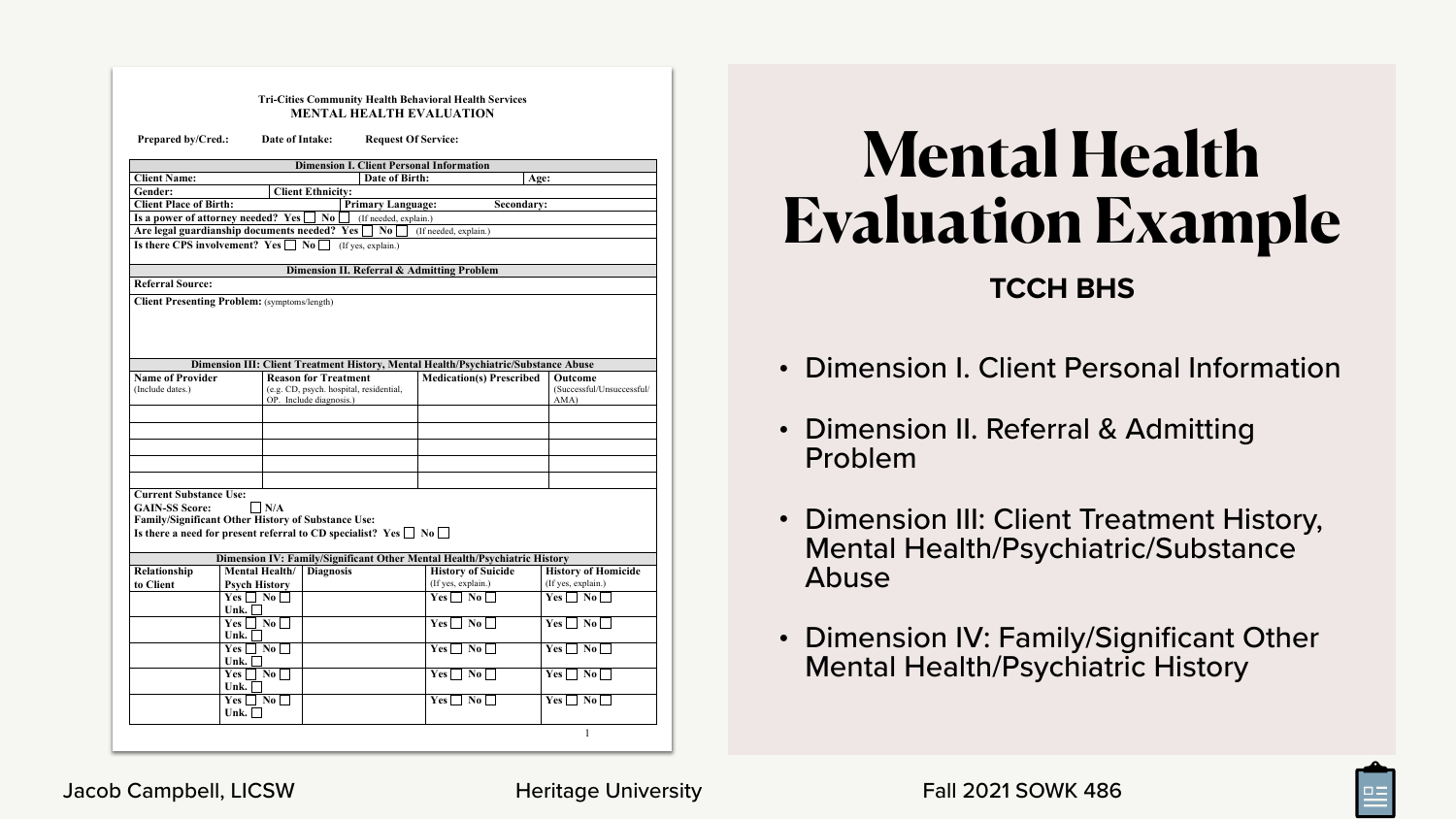### **TCCH BHS Mental Health Evaluation Example**

|                                                                         | <b>Dimension V: Abuse/Neglect</b>                                                                                                                                                          |
|-------------------------------------------------------------------------|--------------------------------------------------------------------------------------------------------------------------------------------------------------------------------------------|
| 48 hours. Call 509-737-2800.)                                           | <b>Client History of Abuse/Neglect:</b> (If abuse is reported by a client age 17 or younger, a documented CPS referral must occur within                                                   |
|                                                                         | <b>Dimension VI: Crisis/Risk Assessment</b>                                                                                                                                                |
|                                                                         | <b>Client History of Suicide/Homicide:</b> (Ideation, plan, means, attempts when/age?)                                                                                                     |
|                                                                         | Current Crisis/Risk Assessment: (Must include current risk of suicide/homicide/risk of self-harm.)                                                                                         |
| (If yes, identify referral provider.)                                   | Does a referral for provision of emergency/crisis services need to be made at this time? Yes<br>$\bf{No}$                                                                                  |
| <b>Present Treatment Need Grief/Loss Issues:</b>                        |                                                                                                                                                                                            |
|                                                                         | <b>Dimension VII: Client Medical History</b>                                                                                                                                               |
|                                                                         | Has the client ever suffered from a head injury? Yes $\Box$ No $\Box$<br><b>Result:</b><br>Age:                                                                                            |
|                                                                         | Is the client currently or recently pregnant? $Yes \Box No \Box$<br>(If yes, how many months?)<br><b>Has the client recently given birth?</b> Yes $\Box$ No $\Box$ (If yes, how long ago?) |
| Is there a Medical Advance Directive in place? Yes                      | $\overline{N_0}$<br>(If yes, does ct wish to provide a copy?)                                                                                                                              |
| Medical History: (Include any/all hospitalizations and reasons.)        |                                                                                                                                                                                            |
|                                                                         | Client History/Presence of Chronic Infections/Diseases: (Incl. HIV, Hepatitis, treatments.)  <br>Yes<br>N <sub>0</sub>                                                                     |
| (If yes, explain.)                                                      |                                                                                                                                                                                            |
| <b>Client Present Healthcare Needs:</b>                                 |                                                                                                                                                                                            |
| Has the primary care provider been notified? Yes [                      | $\bf{N}$ <sup><math>\bf{0}</math></sup><br>$\Box$                                                                                                                                          |
| <b>Primary Care Provider Name:</b>                                      |                                                                                                                                                                                            |
|                                                                         | (If no primary care provider was identified, name the provider that you are referring the client to.)                                                                                      |
|                                                                         | <b>Is an EPSDT referral needed?</b> (for anyone under age 21) $\Box$ <b>Yes</b> $\Box$ <b>No</b>                                                                                           |
|                                                                         | If needed, has an EPSDT letter been sent to the medical provider?<br>Yes  <br>N <sub>0</sub><br>N/A                                                                                        |
| <b>Current Medications:</b> (Include dosage and the reason prescribed.) |                                                                                                                                                                                            |
|                                                                         | <b>Dimension VIII: Psychosocial</b>                                                                                                                                                        |
| <b>Family Support System:</b>                                           |                                                                                                                                                                                            |
| <b>Peer Support System:</b>                                             |                                                                                                                                                                                            |
| <b>Provider Support:</b>                                                |                                                                                                                                                                                            |
| <b>Employment/Education History:</b>                                    |                                                                                                                                                                                            |
| Cultural Issues/Religious Beliefs Identified: <u>□ Yes</u> □            | $\bf{No}$ (If yes, explain.)                                                                                                                                                               |
| Has a consult referral been made?                                       | Yes<br>$\bf{No}$ (If yes, what kind?)                                                                                                                                                      |
| <b>Sexual Orientation Need(s):</b> [                                    | Yes<br>No (If yes, explain.)                                                                                                                                                               |
| <b>Functional Strengths/Interest of Client and/or Family:</b>           |                                                                                                                                                                                            |
|                                                                         | <b>Dimension IX: Legal Issues</b>                                                                                                                                                          |
| <b>Present/Past Legal Issues:</b> (charges and dates)                   |                                                                                                                                                                                            |
| <b>Court ordered to treatment?</b>                                      | No<br><b>Yes</b>                                                                                                                                                                           |
|                                                                         | N <sub>0</sub><br><b>Yes</b>                                                                                                                                                               |
|                                                                         |                                                                                                                                                                                            |
|                                                                         |                                                                                                                                                                                            |
| <b>LRA Client?</b><br><b>DOC</b> supervision?<br><b>Adult Parole:</b>   | <b>Yes</b><br>No (If so, document evidence of oral or written notification.)<br><b>Yes</b>                                                                                                 |
| <b>Adult Probation:</b>                                                 | No (If so, document evidence of oral or written notification.)<br>No (If so, document evidence of oral or written notification.)<br><b>Yes</b>                                             |

![](_page_10_Picture_11.jpeg)

- Dimension V: Abuse/Neglect
- Dimension VI: Crisis/Risk Assessment
- Dimension VII: Client Medical History
- Dimension VIII: Psychosocial
- Dimension IX: Legal Issues

Jacob Campbell, LICSW **Heritage University** Fall 2021 SOWK 486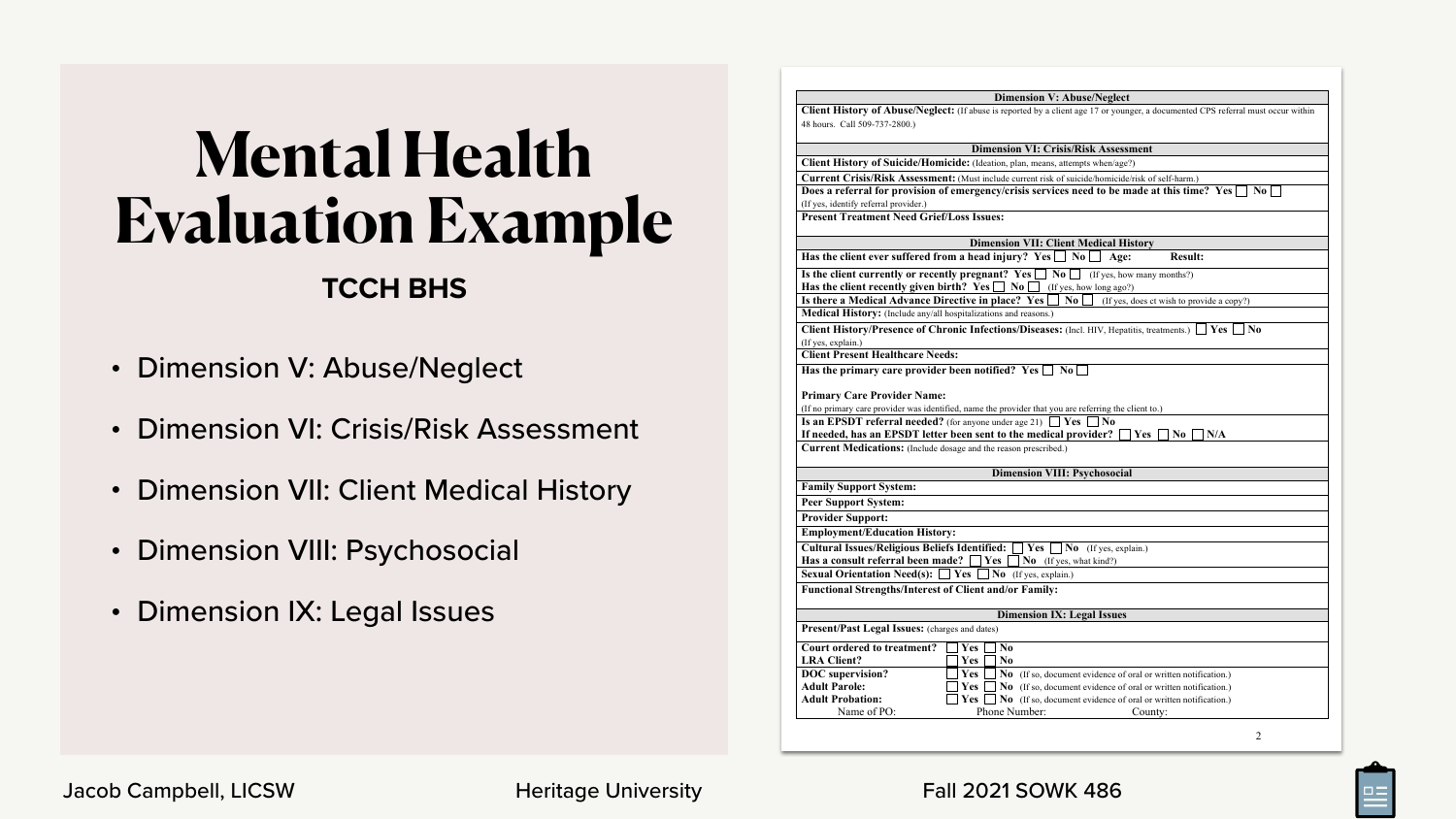### **TCCH BHS Mental Health Evaluation Example**

- Dimension X: Developmental
- Dimension XI: Environmental Need/ Barriers to Treatment
- Current Mental Status
- Admitting Diagnoses
- Inter-agency Services Needed

![](_page_11_Picture_9.jpeg)

![](_page_11_Picture_12.jpeg)

| <b>Juvenile Court:</b><br>Name of JPO:                                             | <b>Yes</b> $\Box$ <b>No</b> (If so, document evidence of oral or written notification.)<br>Phone Number:<br>County: |
|------------------------------------------------------------------------------------|---------------------------------------------------------------------------------------------------------------------|
|                                                                                    |                                                                                                                     |
|                                                                                    | <b>Dimension X: Developmental</b>                                                                                   |
| <b>History of Developmental Delays/Need:</b> (Specify.)                            |                                                                                                                     |
| Present Services in Place: (i.e. 504, IEP, SSI, DDD, DVR)                          |                                                                                                                     |
|                                                                                    | <b>Dimension XI: Environmental Need/Barriers to Treatment</b>                                                       |
|                                                                                    | Does the client have problems with any of the following? (Please check all that apply.)                             |
|                                                                                    | Housing $\Box$ Food $\Box$ Clothing $\Box$ Economic $\Box$ Employment $\Box$ Transportation $\Box$ Education        |
|                                                                                    | Legal Social/Recreational Primary Support Network/Death or Loss ADL's                                               |
|                                                                                    | Chronic Medical Condition(s)/Access to Healthcare $\Box$ Other Psychosocial/Environmental Problems                  |
|                                                                                    |                                                                                                                     |
|                                                                                    | <b>Current Mental Status</b>                                                                                        |
|                                                                                    | Appearance: Psychomotor Behavior: Attention and Concentration: Speech:                                              |
|                                                                                    | Thought Process: Crientation: Memory: Level of Cooperation/Relating:                                                |
|                                                                                    | Affect: Mood: Thought Content: Hallucinations: Delusions:                                                           |
|                                                                                    | Suicidal & Homicidal Ideation: Phobias:<br>. Judgment: . Insight:<br>$\sim$                                         |
|                                                                                    | <b>Admitting Diagnoses</b>                                                                                          |
| Axis I:                                                                            |                                                                                                                     |
| Axis II:                                                                           |                                                                                                                     |
| Axis III:                                                                          |                                                                                                                     |
| Axis IV:                                                                           |                                                                                                                     |
| <b>Axis V:</b> (Current GAF)                                                       |                                                                                                                     |
|                                                                                    |                                                                                                                     |
|                                                                                    | <b>Inter-agency Services Needed</b>                                                                                 |
| Referral to Therapy:                                                               | Yes<br>N <sub>0</sub><br>Referral to Case Management:<br>Yes<br>N <sub>0</sub>                                      |
| Referral to Psychiatrist:<br><b>Clinical Summary/Recommendation for Treatment:</b> | Referral to Nueva Substance Abuse Dept.:<br>Yes<br>Yes<br>N <sub>0</sub><br>N <sub>0</sub>                          |
|                                                                                    |                                                                                                                     |
|                                                                                    | Have all releases of information been obtained for all formal/informal supports? (e.g. medical providers, legal     |
| providers, DSHS, etc.) $\Box$ Yes                                                  | $\vert$ No                                                                                                          |
|                                                                                    |                                                                                                                     |
|                                                                                    |                                                                                                                     |
|                                                                                    |                                                                                                                     |
|                                                                                    |                                                                                                                     |
|                                                                                    |                                                                                                                     |
|                                                                                    |                                                                                                                     |
| Intake Staff Signature/Cred.                                                       | <b>Date</b>                                                                                                         |
|                                                                                    |                                                                                                                     |
|                                                                                    |                                                                                                                     |
|                                                                                    |                                                                                                                     |
|                                                                                    |                                                                                                                     |
|                                                                                    |                                                                                                                     |
|                                                                                    |                                                                                                                     |
|                                                                                    | 3                                                                                                                   |

#### Jacob Campbell, LICSW **Heritage University** Fall 2021 SOWK 486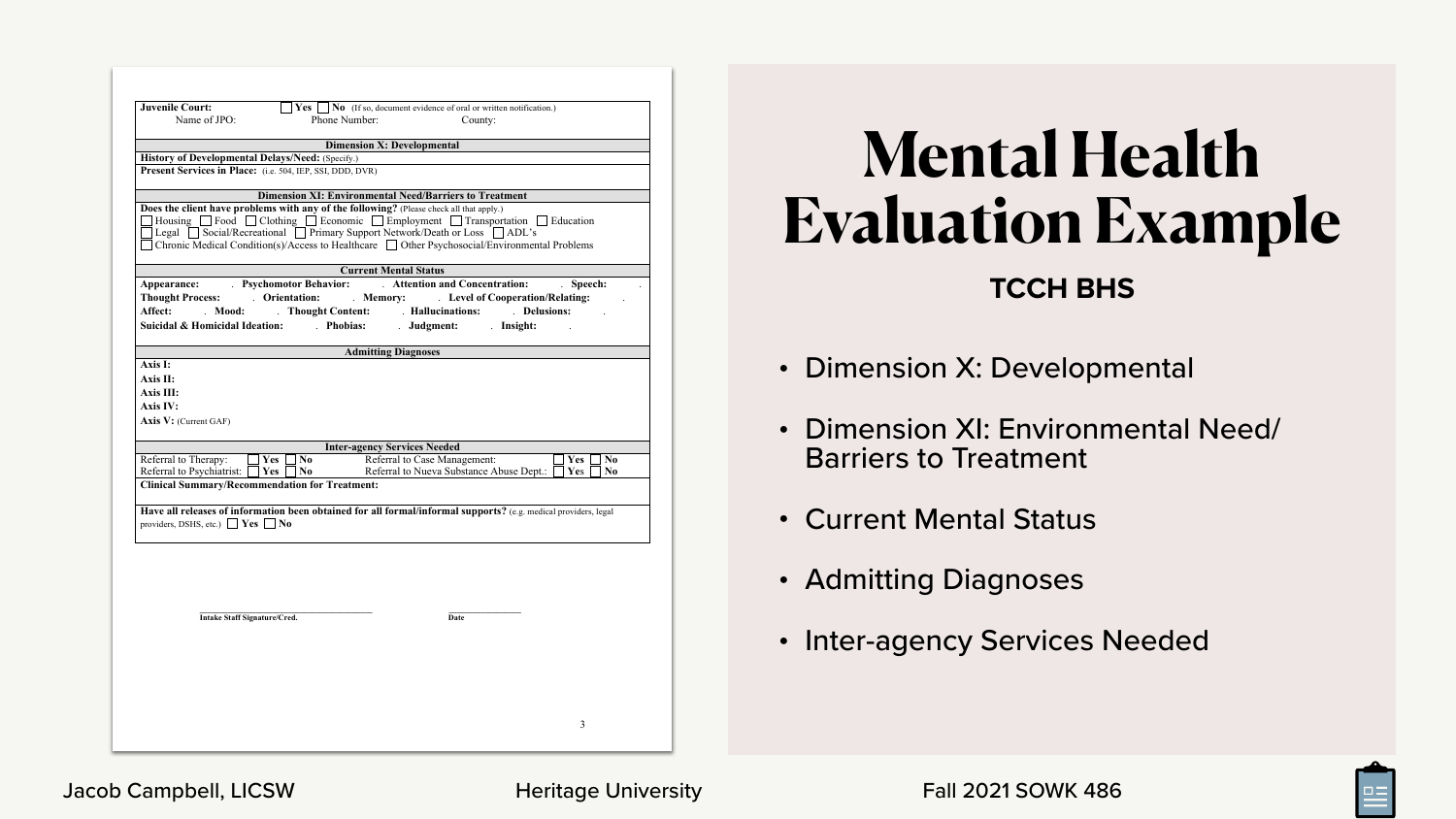- Family of origin
- Birth and childhood
- Marriages and significant relationships
- Current living arrangements
- Education
- **Military service**

**with Social Histories**

## **Practice**

- Employment history
- Medical history
- Legal history
- interests
- Religious activities
- Client successes,

• Social and Recreational

Strengths, and resources

Work with a partner to go through some of the process of completing a social history with them. You can either use real life information or make up informational a part of a role-play.

![](_page_12_Picture_23.jpeg)

![](_page_12_Picture_26.jpeg)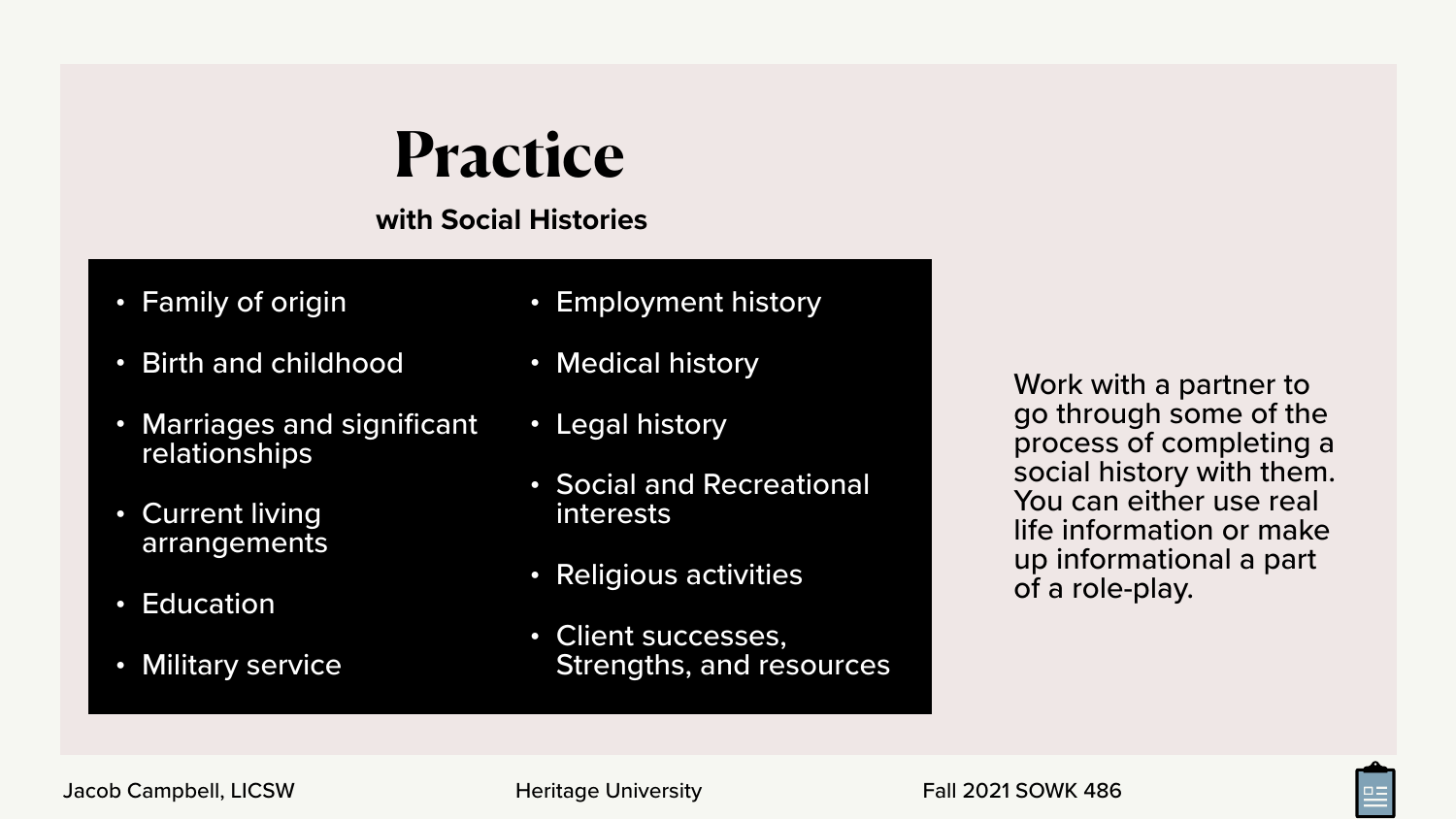### **About 5 to 10 minutes next week**

## **In Class Teach Back Activity**

Students will have about 30 minutes to talk about

one of the four following areas:

**Group Discussion**<br>Students are to develop a 5-10 minute short presentation **teaching your peers about assessing the chosen area.**

- Suicide Risk Assessment (pp. 230-234)
- Assessing Aggression (pp. 236-237)
- Assessing Environmental Systems (pp. 237-241)
- Assessing Biophysical Functioning (pp. 218 224)

![](_page_13_Picture_13.jpeg)

![](_page_13_Picture_14.jpeg)

![](_page_13_Picture_16.jpeg)

![](_page_13_Picture_17.jpeg)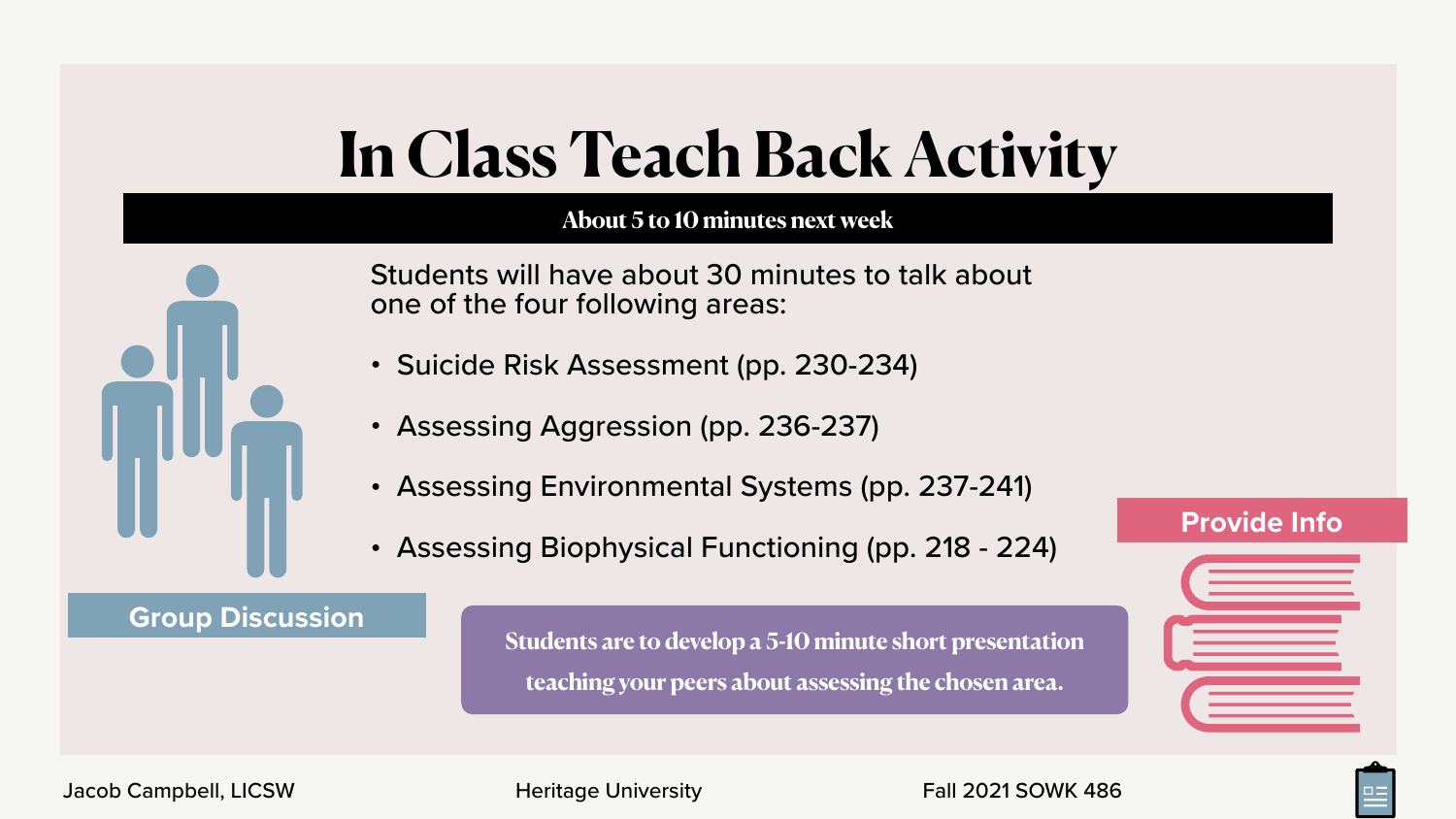![](_page_14_Picture_5.jpeg)

![](_page_14_Picture_8.jpeg)

![](_page_14_Picture_9.jpeg)

**E**

**P**

**A**

### **Family Assessments Eco-Map**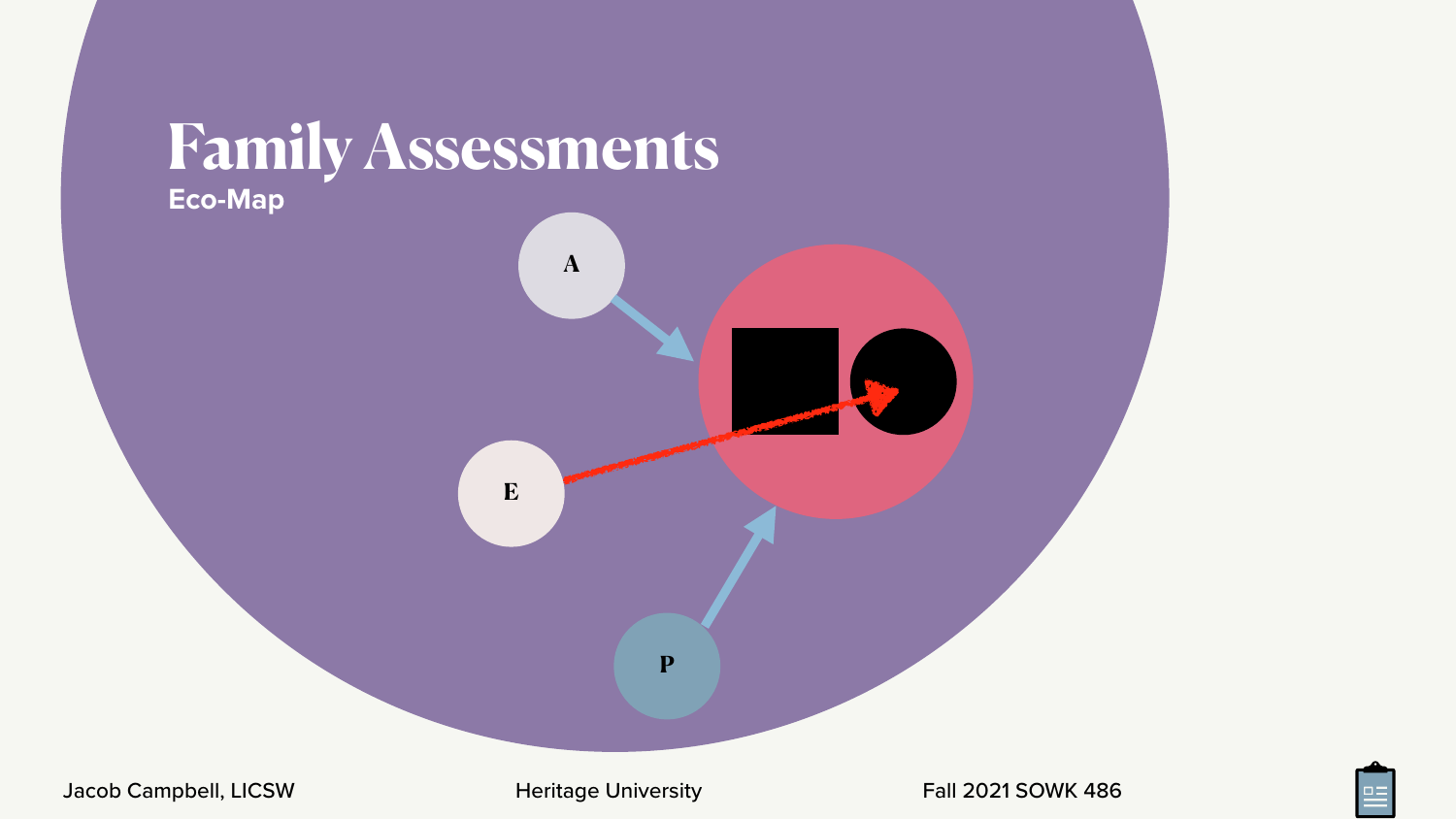![](_page_15_Picture_3.jpeg)

![](_page_15_Picture_6.jpeg)

![](_page_15_Picture_7.jpeg)

### **Family Assessments Genogram**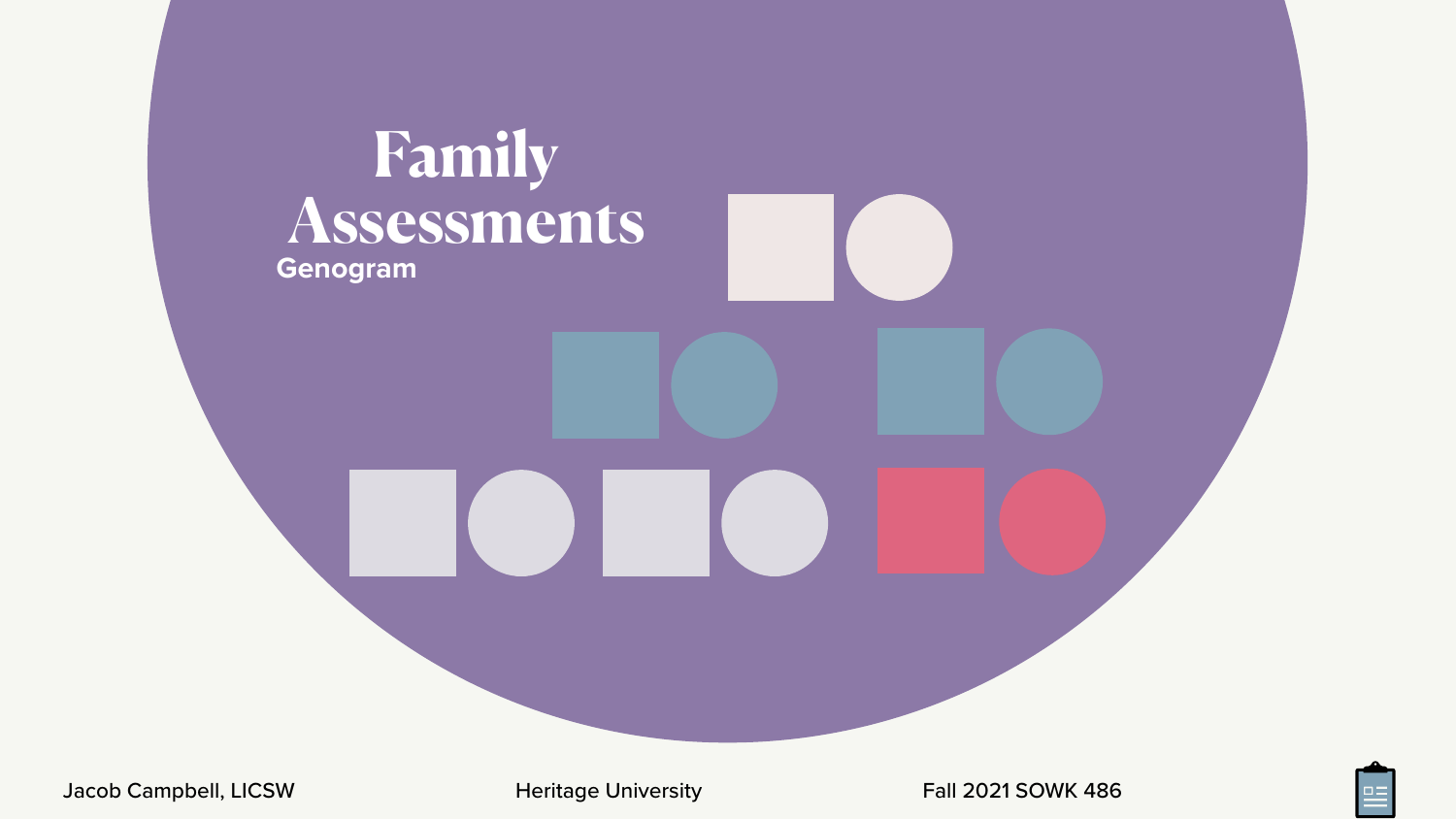## **Suicide Risk Assessment**

![](_page_16_Figure_1.jpeg)

(Hepworth, et al., 2017)

![](_page_16_Picture_12.jpeg)

![](_page_16_Picture_13.jpeg)

**Assess Suicidal Ideation & Behaviors**

**Listen for Risk Factors**

**Ask Directly About Suicide**

**Assess for Other**

**Risk Factors**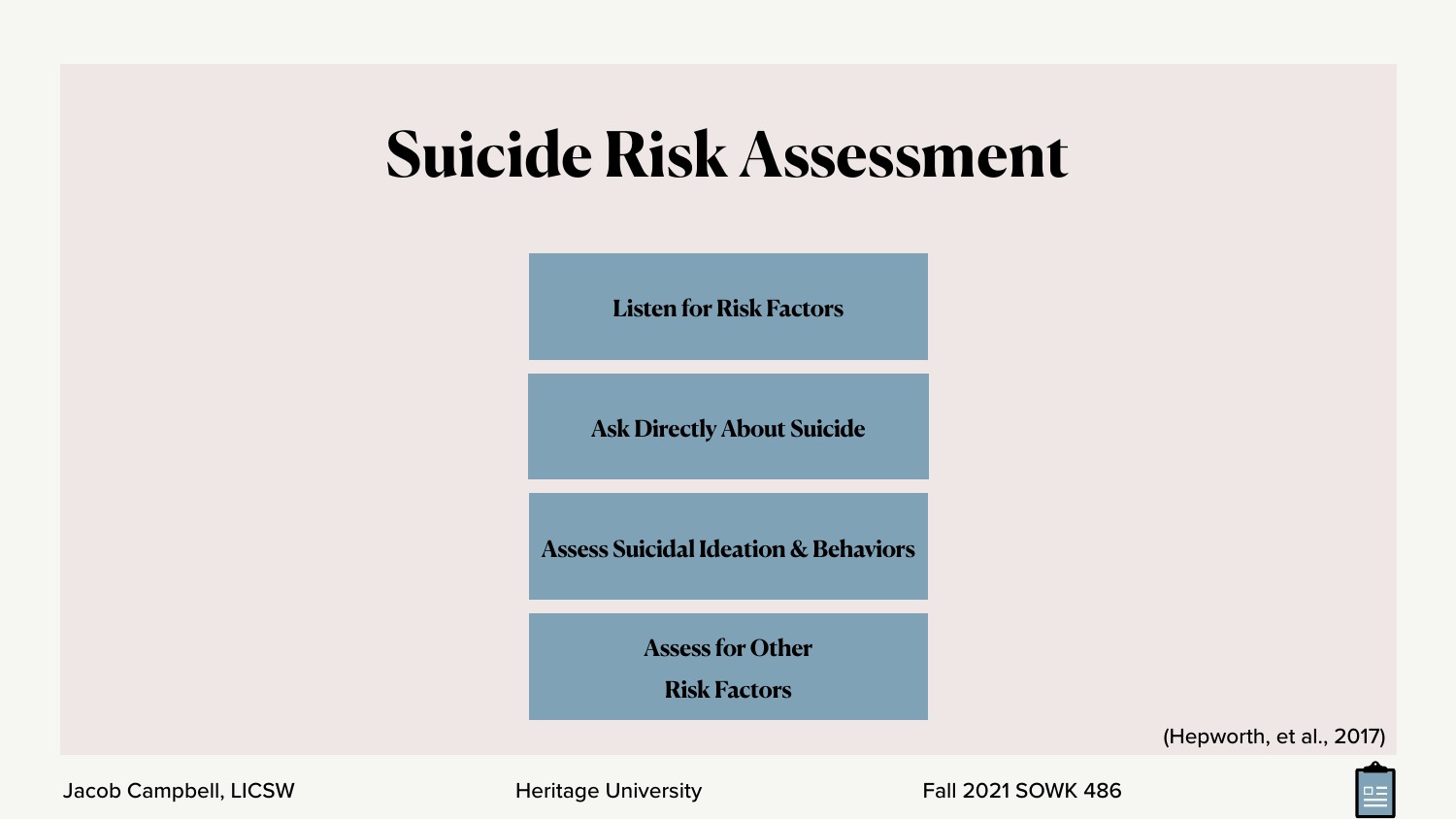### **Adults Suicide Risk Assessment**

- Feelings of despair and hopelessness
- Previous suicide attempts
- Concrete, available, and lethal plans to commit suicide
- Family history of suicide
- Perseveration about suicide

Jacob Campbell, LICSW **Heritage University** Fall 2021 SOWK 486

- Lack of support systems and other forms of isolation
- Feelings of worthlessness
- Belief that others would be better off if the client were dead
- Advanced age
- Substance abuse

![](_page_17_Picture_15.jpeg)

![](_page_17_Figure_1.jpeg)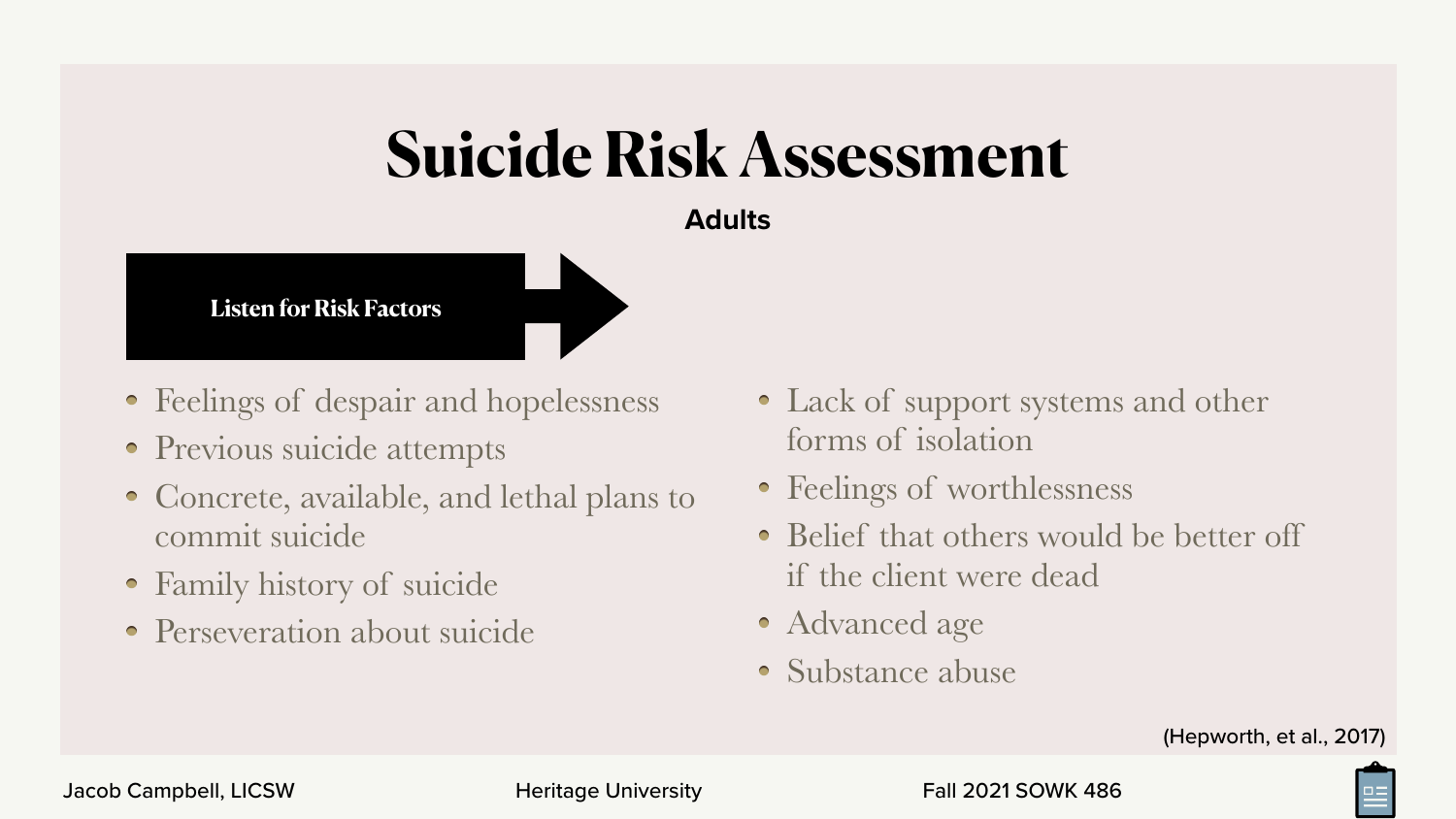### **Youth Suicide Risk Assessment**

- Deterioration in personal habits
- Decline in school achievement
- Marked increase in sadness, moodiness, and sudden tearful reactions
- Loss of appetite
- Use of drugs or alcohol
- Talk of death or dying
- Withdrawal from friends and family
- Making final arrangements, such as giving away valued possessions
- Sudden or unexplained departure from past behaviors

#### **Listen for Risk Factors**

- Feelings of despair and hopelessness
- Previous suicide attempts
- Concrete, available, and lethal plans to commit suicide
- Family history of suicide
- Perseveration about suicide
- Lack of support systems and other forms of isolation
- Feelings of worthlessness
- Belief that others would be better off if the client were dead
- Advanced age
- Substance abuse

Jacob Campbell, LICSW Heritage University Fall 2021 SOWK 486

![](_page_18_Picture_24.jpeg)

![](_page_18_Picture_27.jpeg)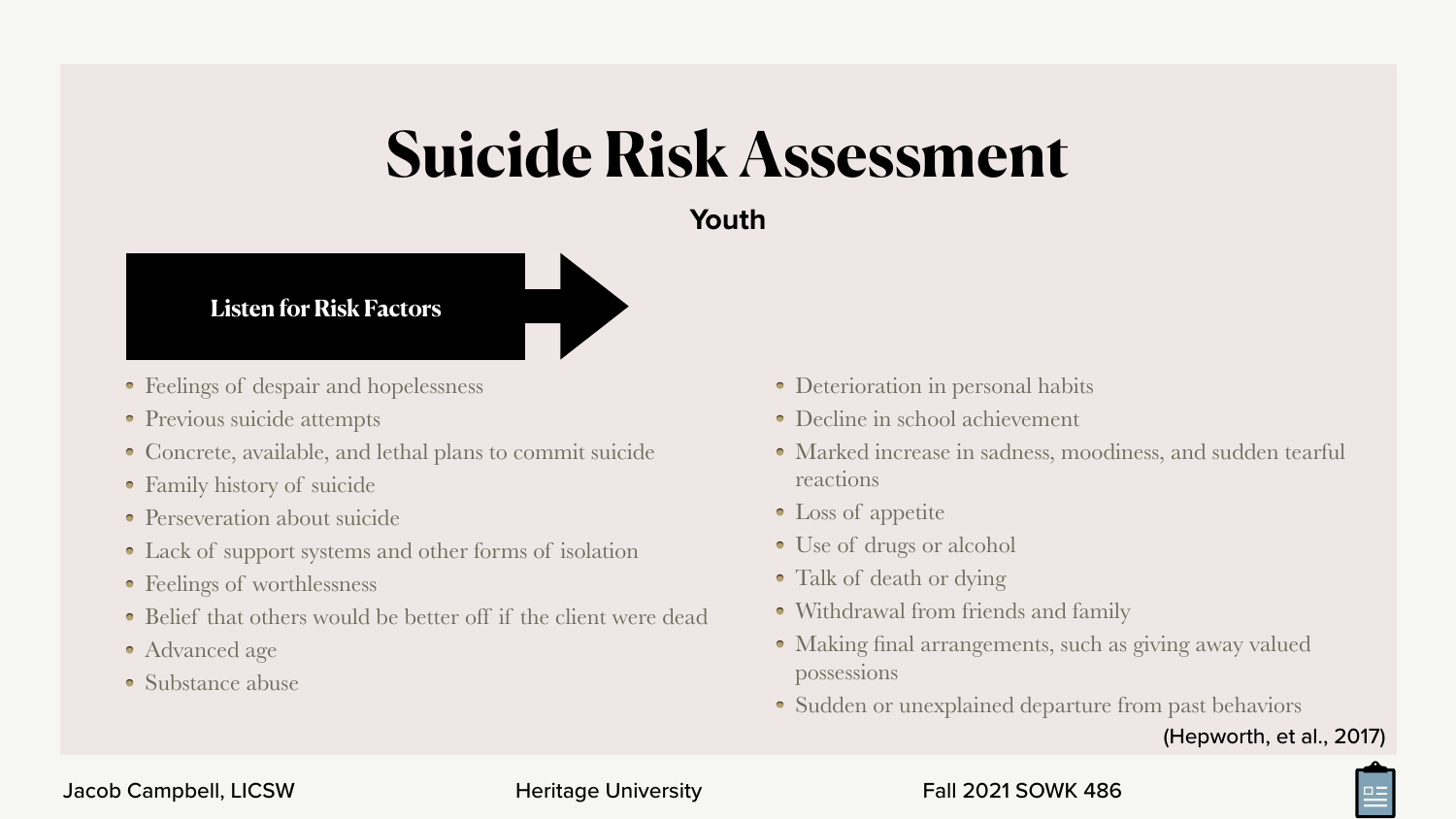#### Have you have thoughts about death or suicide?

## **Suicide Risk Assessment**

**Listen for Risk Factors**

**Ask Directly About Suicide**

Jacob Campbell, LICSW **Heritage University** Fall 2021 SOWK 486

![](_page_19_Picture_7.jpeg)

![](_page_19_Picture_10.jpeg)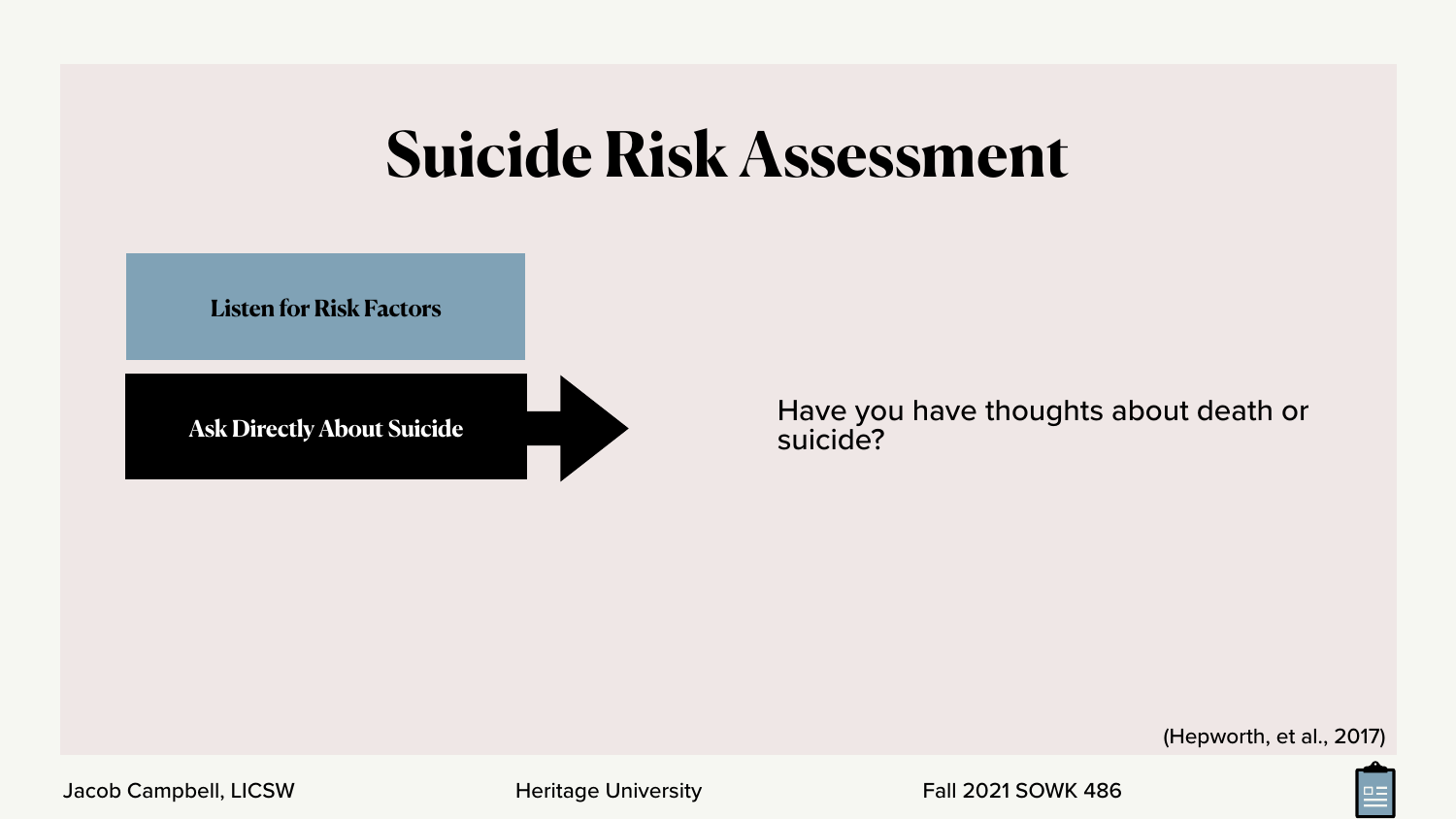I'd like to ask you more about that.

## **Suicide Risk Assessment**

![](_page_20_Picture_7.jpeg)

**Assess Suicidal Ideation & Behaviors**

Jacob Campbell, LICSW **Heritage University** Fall 2021 SOWK 486

**Listen for Risk Factors**

**Ask Directly About Suicide**

![](_page_20_Picture_9.jpeg)

![](_page_20_Picture_12.jpeg)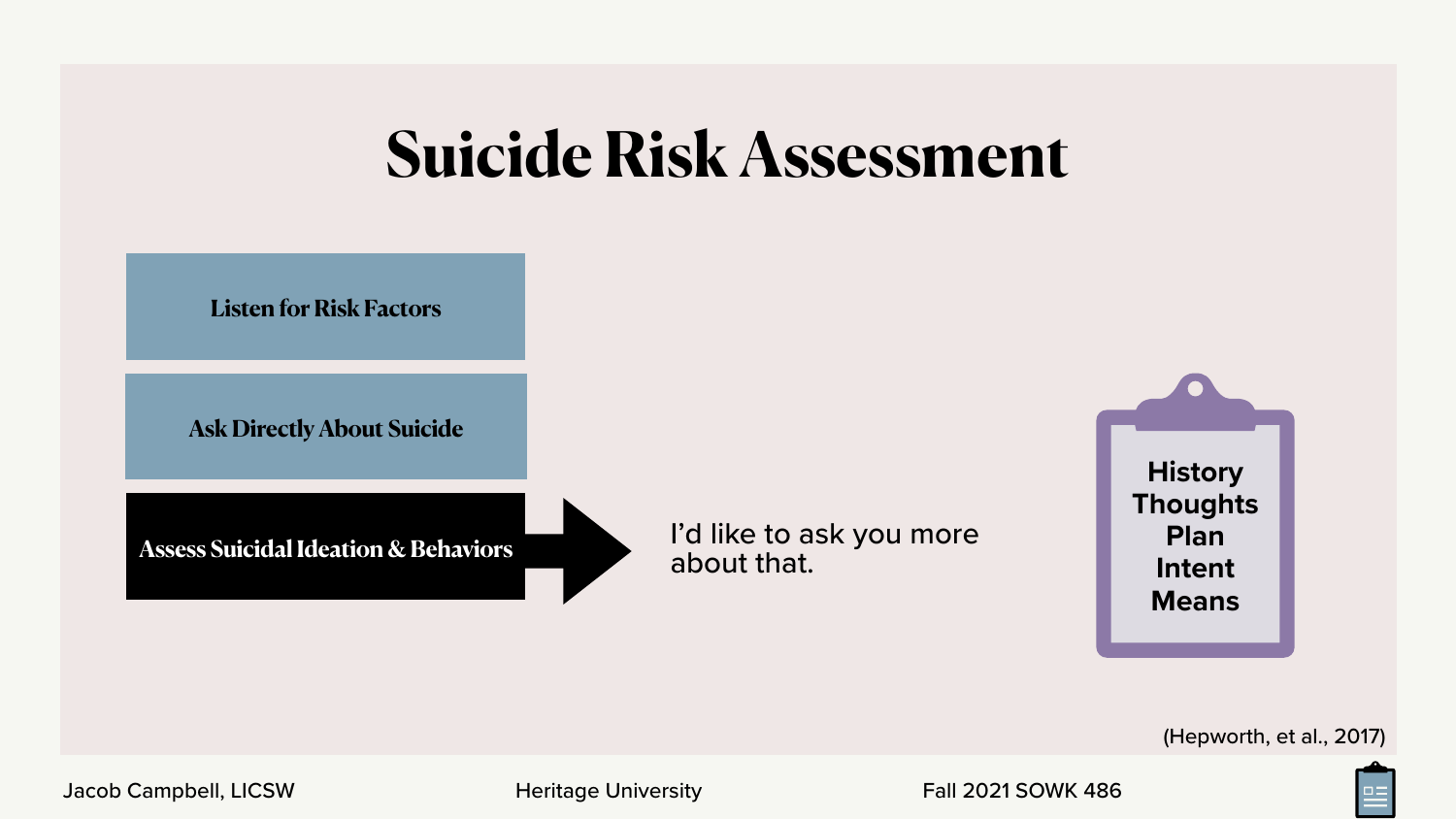## **Suicide Risk Assessment**

- **Hopelessness**
- **Impulsivity**
- Protective factors (deterrents)
- Warning signs (imminent risk)

**Assess Suicidal Ideation & Behaviors**

**Listen for Risk Factors**

**Ask Directly About Suicide**

**Assess for Other**

**Risk Factors**

Jacob Campbell, LICSW **Heritage University** Fall 2021 SOWK 486

![](_page_21_Picture_15.jpeg)

![](_page_21_Picture_16.jpeg)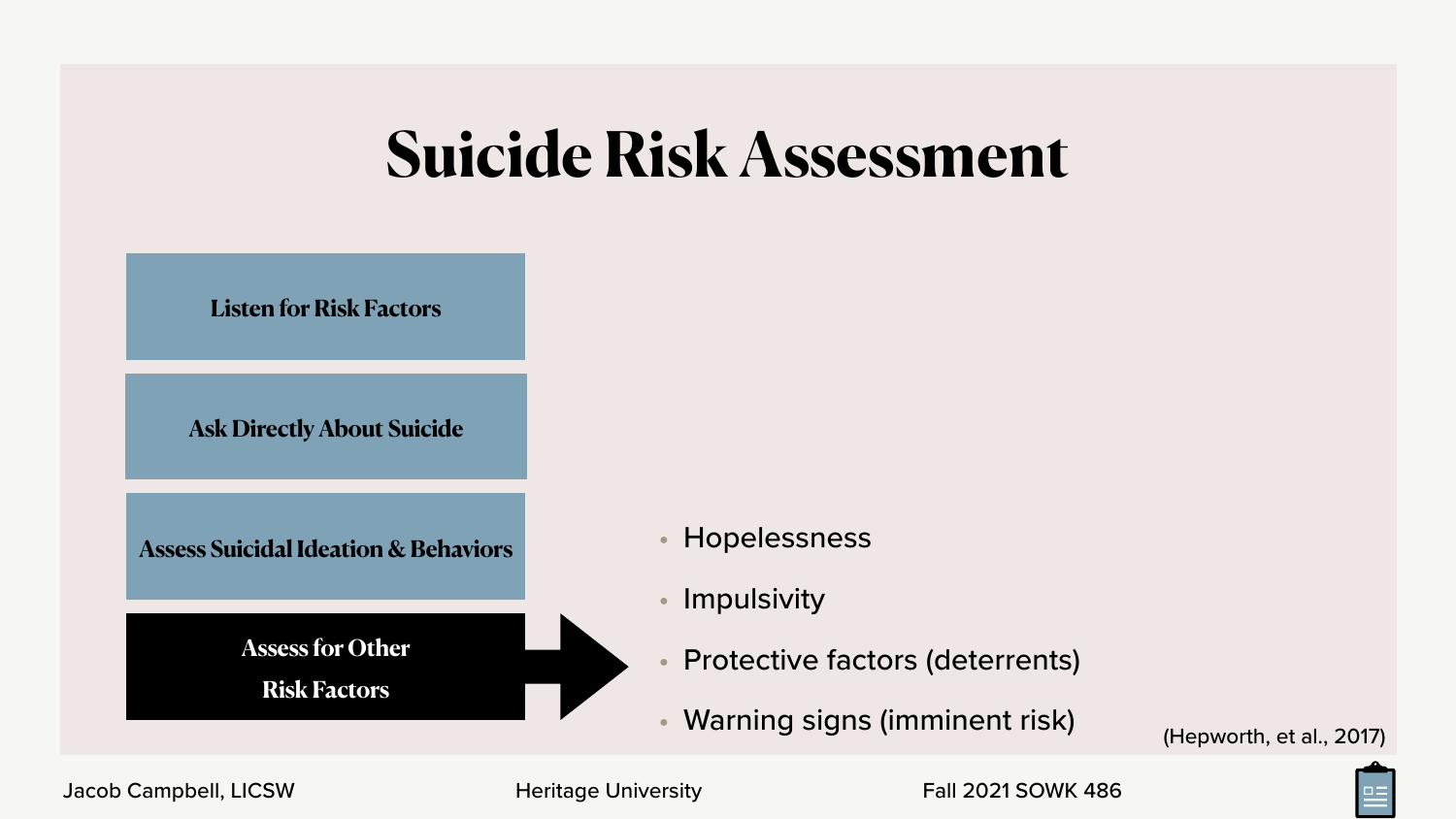THE NEW YORK TIMES BESTSELLER

### THE CHECKLIST MAN FESTO

**HOW TO GET THINGS RIGHT** 

**PICKESS** 

![](_page_22_Picture_8.jpeg)

![](_page_22_Picture_11.jpeg)

## **The Checklist Manifesto**

**Hot to Get things Done Right**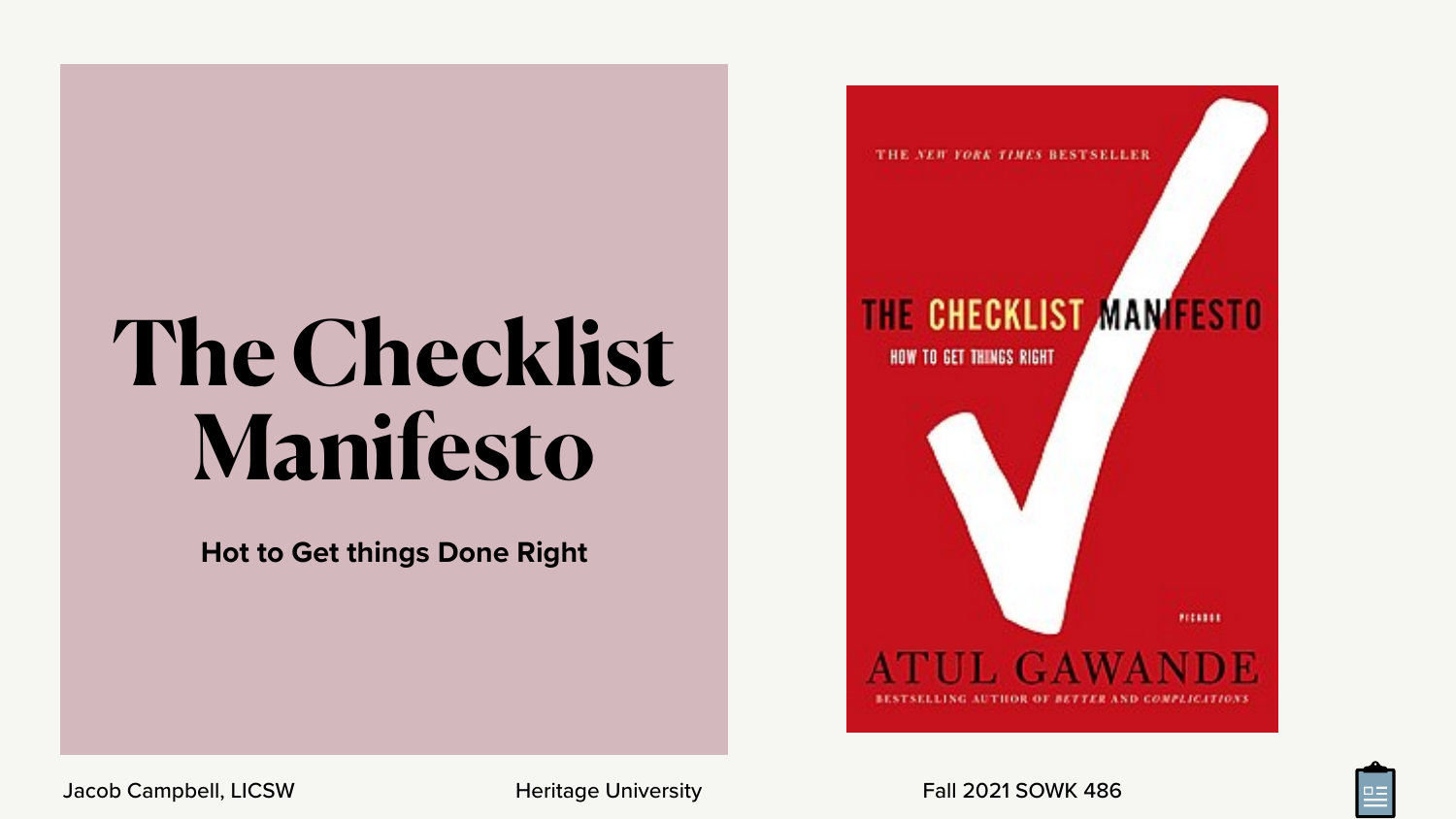## **Adequacy of Client's Environments**

- A physical environment that is adequate, is stable, and fosters health and safety (this includes housing as well as surroundings that are free of toxins and other health risks)
- Adequate social support systems (e.g., family, relatives, friends, neighbors, organized groups)
- Affiliation with a meaningful and responsive faith community
- Access to timely, appropriate, affordable health care (including vaccinations, physicians, dentists, medications, and nursing homes)
- Access to safe, reliable, affordable child and elder care services
- Access to recreational facilities
- Transportation—to work, socialize, utilize resources, and exercise rights as a citizen
- Adequate housing that provides ample space, sanitation, privacy, and safety from hazards and pollution (both air and noise)
- Responsive police and fire protection and a reasonable degree of security
- Safe and healthful work conditions
- Sufficient financial resources to purchase essential resources (e.g., food, clothing, housing)
- Adequate nutritional intake
- Predictable living arrangements with caring others (especially for children)
- Opportunities for education and self-fulfillment
- Access to legal assistance
- Employment opportunities (Hepworth, et al., 2017)

![](_page_23_Picture_20.jpeg)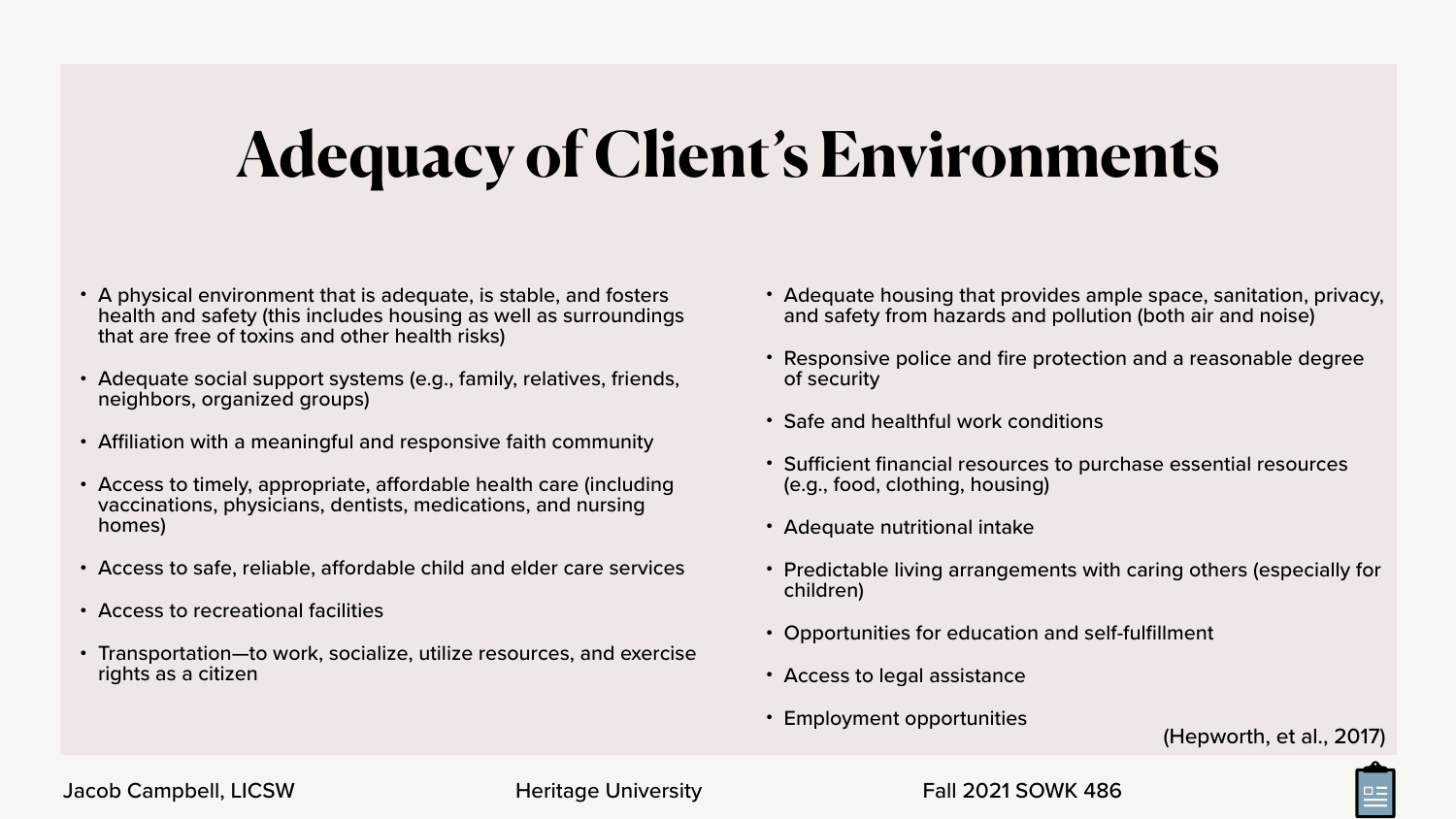## **Intrapersonal Functioning**

- Intellectual functioning
- Judgment
- Reality testing
- Coherence
- Cognitive flexibility

![](_page_24_Picture_22.jpeg)

- Physical characteristics and presentation
- Physical health
- Use and abuse of medications, alcohol, and drugs
- Alcohol use and abu
- Use and abuse of ot substances
- Dual diagnosis: con addictive and mental

| use          |                       |                              |
|--------------|-----------------------|------------------------------|
| her          |                       |                              |
|              |                       | <b>Affective Functioning</b> |
| norbid       | • Emotional control   | · Major depressive           |
| al disorders | • Range of emotions   | disorder                     |
|              | · Appropriateness of  | · Suicidal risk              |
|              | affect                | • Behavioral Functioning     |
|              | • Assessing affective | • Excesses                   |
|              | disorders             | · Risk of violence           |
|              | · Bipolar disorder    | · Deficiencies               |
|              |                       | · Motivation                 |
|              |                       | (Hepworth, et al., 2017)     |

- Values
- Misconceptions
- Self-concept
- Assessing thought

disorders

### **Cognitive/Perceptual Functioning**

#### **Biophysical Functioning**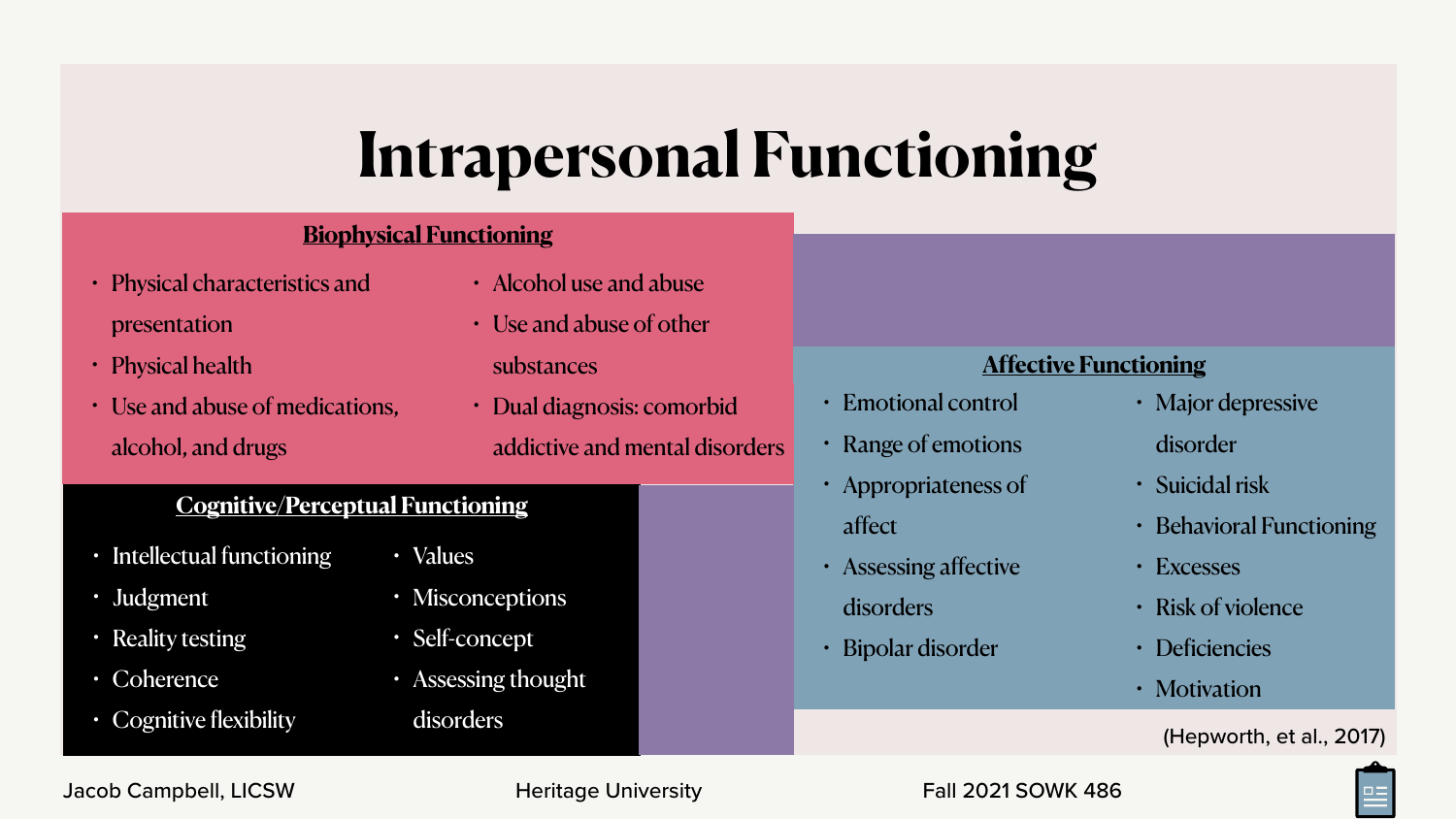## **Assessing Aggression**

- Personal history
- Interpersonal relationships and social supports
- Psychological factors
- Physical conditions
- History of violence
- Current threats and plans of violence
- Current crisis and situation

Jacob Campbell, LICSW **Heritage University** Fall 2021 SOWK 486

![](_page_25_Picture_12.jpeg)

![](_page_25_Picture_14.jpeg)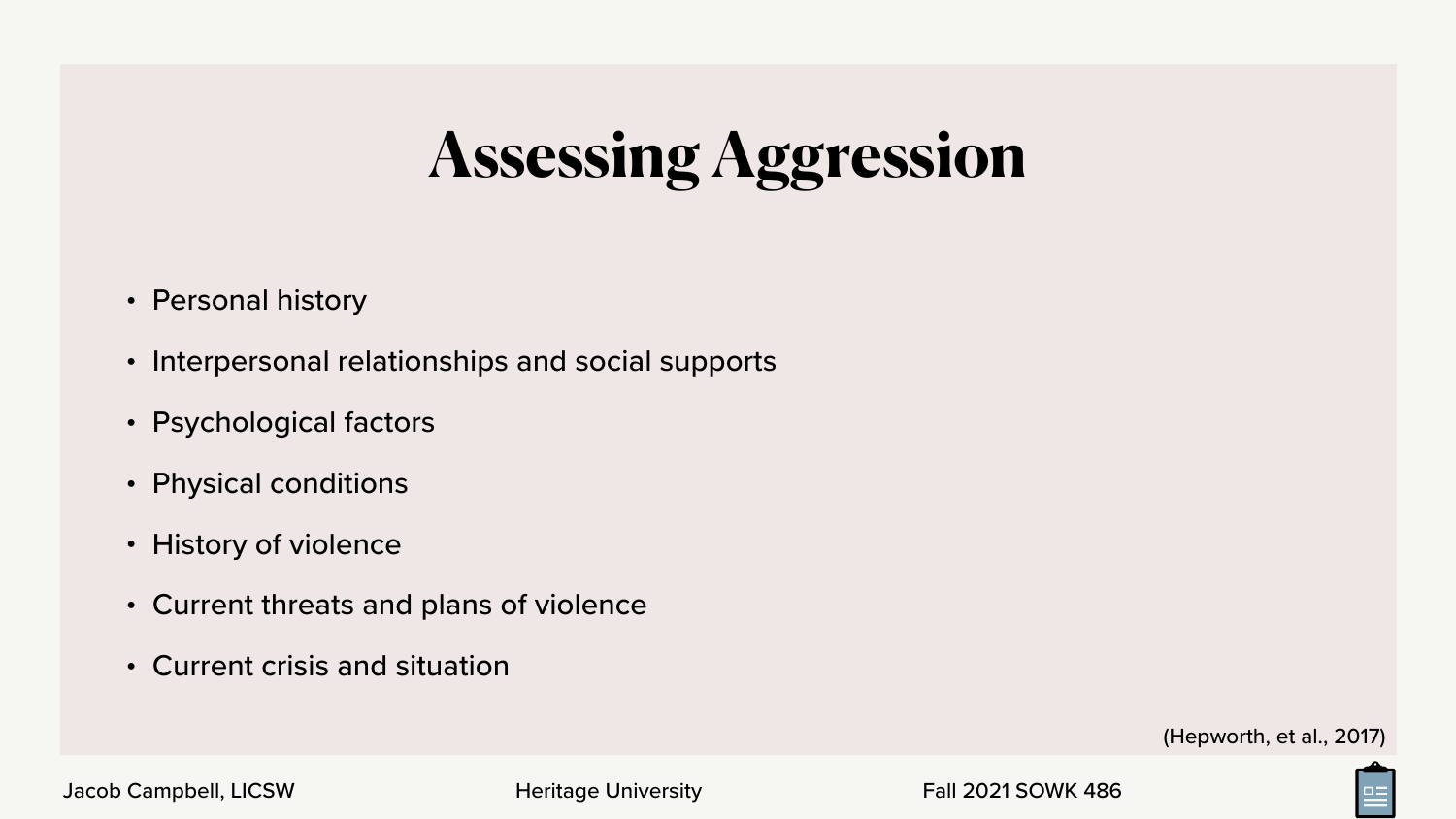## **Assessing Person-In-Environment Fit**

- Environmental Systems
- Physical environment
- Adequacy
- Health
- Safety
- Social support systems
- Missing
- Affirming
- Harmful
- Spirituality and affiliation with a faith community
- Spirituality
- Religion
- Cognitive, affective, and behavioral dimensions of faith

![](_page_26_Picture_17.jpeg)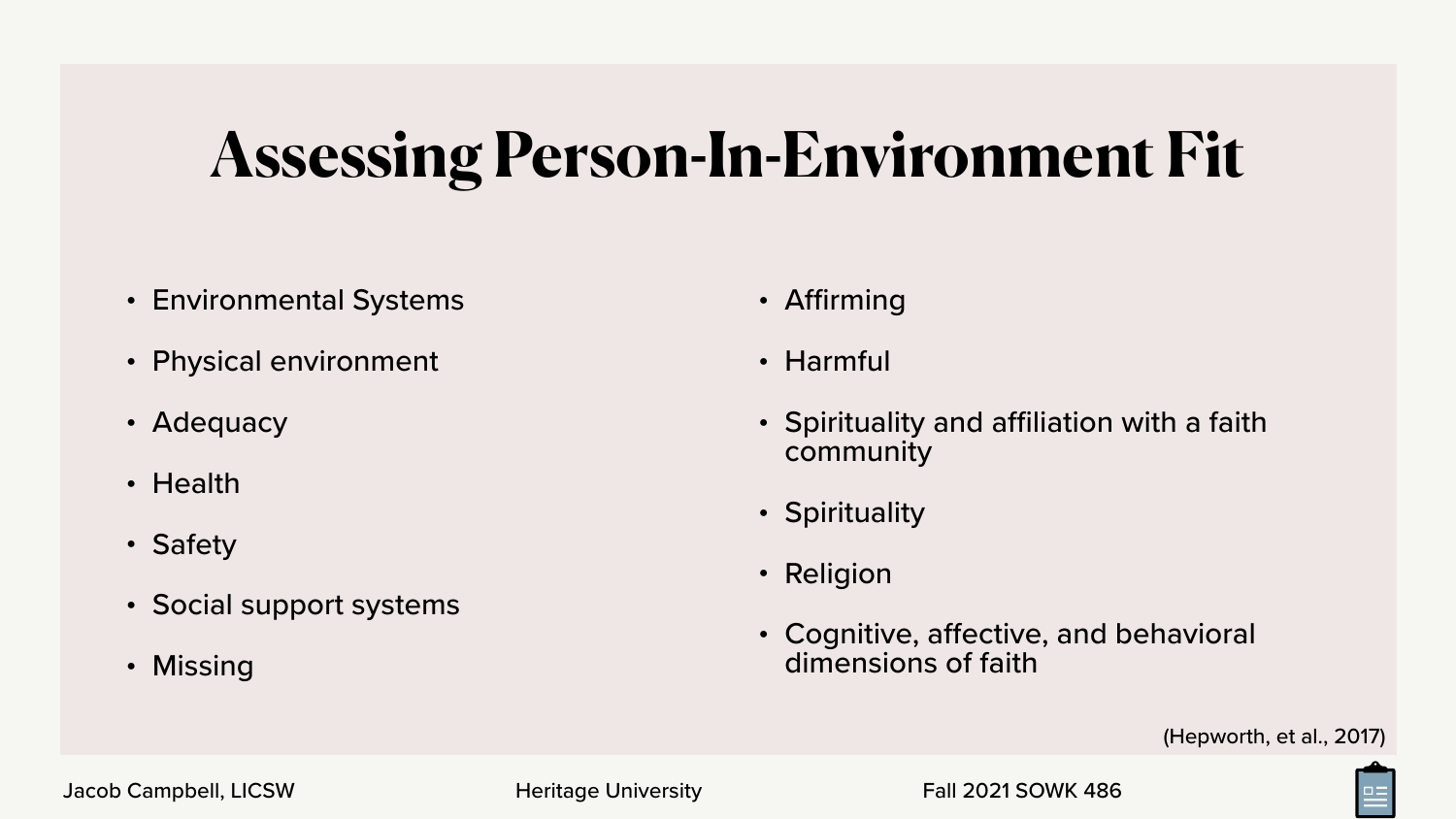## **Biopsychosocial Assessments**

- Identifying information (e.g., name, age, referral source, brief overview of the presenting problem)
- A history of the present circumstances (i.e., the presenting problem, symptoms)
- The past psychiatric and medical history of the client and the client's family (e.g., injuries, operations, medical conditions, medication, ongoing medical treatment)
- The client's social history (e.g., overview of client's childhood, family structure, living situation, employment and employment history, educational history, hobbies, daily routine, religious or spiritual preferences, friends, past trauma, substance use)
- A mental status exam and DSM-5 diagnosis
- A formulation (e.g., a statement that summarizes and synthesizes the most important aspects of the case to create a story of the client and his or her past and presenting problems)
- For children and adolescents, a brief overview of developmental milestones may be included, addressing the age at which he/she began crawling, walking, talking, toilet training, and so on.

![](_page_27_Picture_11.jpeg)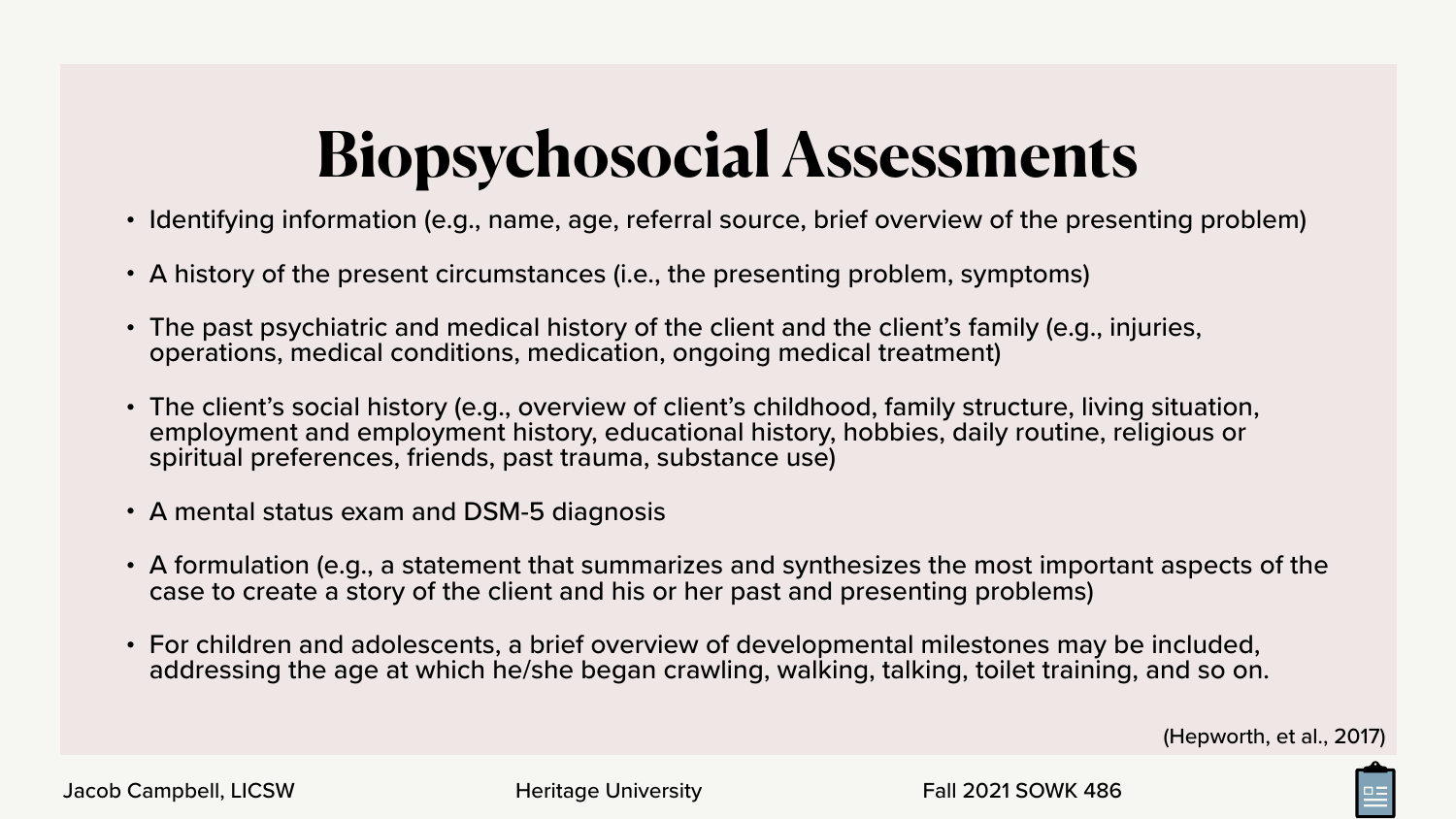### **for Older Age Group Common Role and Developmental Transitions**

- Separation or divorce
- Institutionalization
- Single parenthood
- Death of a spouse or partner
- Military deployments
- Work, career choices
- Health impairment
- Parenthood
- Post-parenthood years
- Geographic moves and migrations
- Marriage or partnership commitment
- Retirement

![](_page_28_Picture_16.jpeg)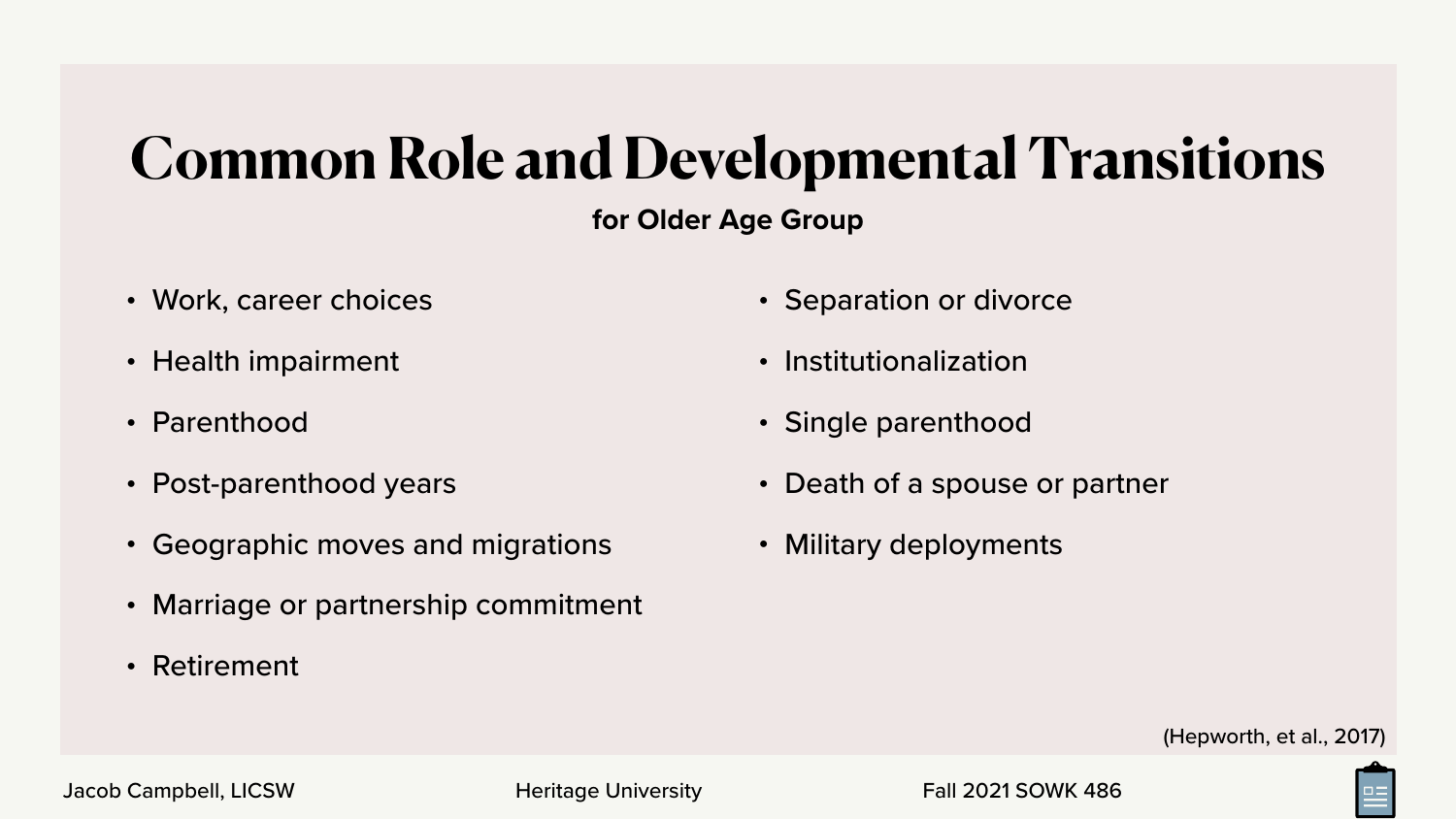### **for Younger Age Group Common Role and Developmental Transitions**

- Changing grades, especially transitioning to middle school or high school
- The birth of a sibling
- Illness of a parent or caregiver
- Loss of social status at school through bullying or peer victimization
- Breaking up with a dating partner
- The loss of a friendship either through death or argument
- Death of a parent or caregiver
- Personal illness
- Questions surrounding sexual identity
- Addition of a new stepparent to a divorced family

![](_page_29_Picture_14.jpeg)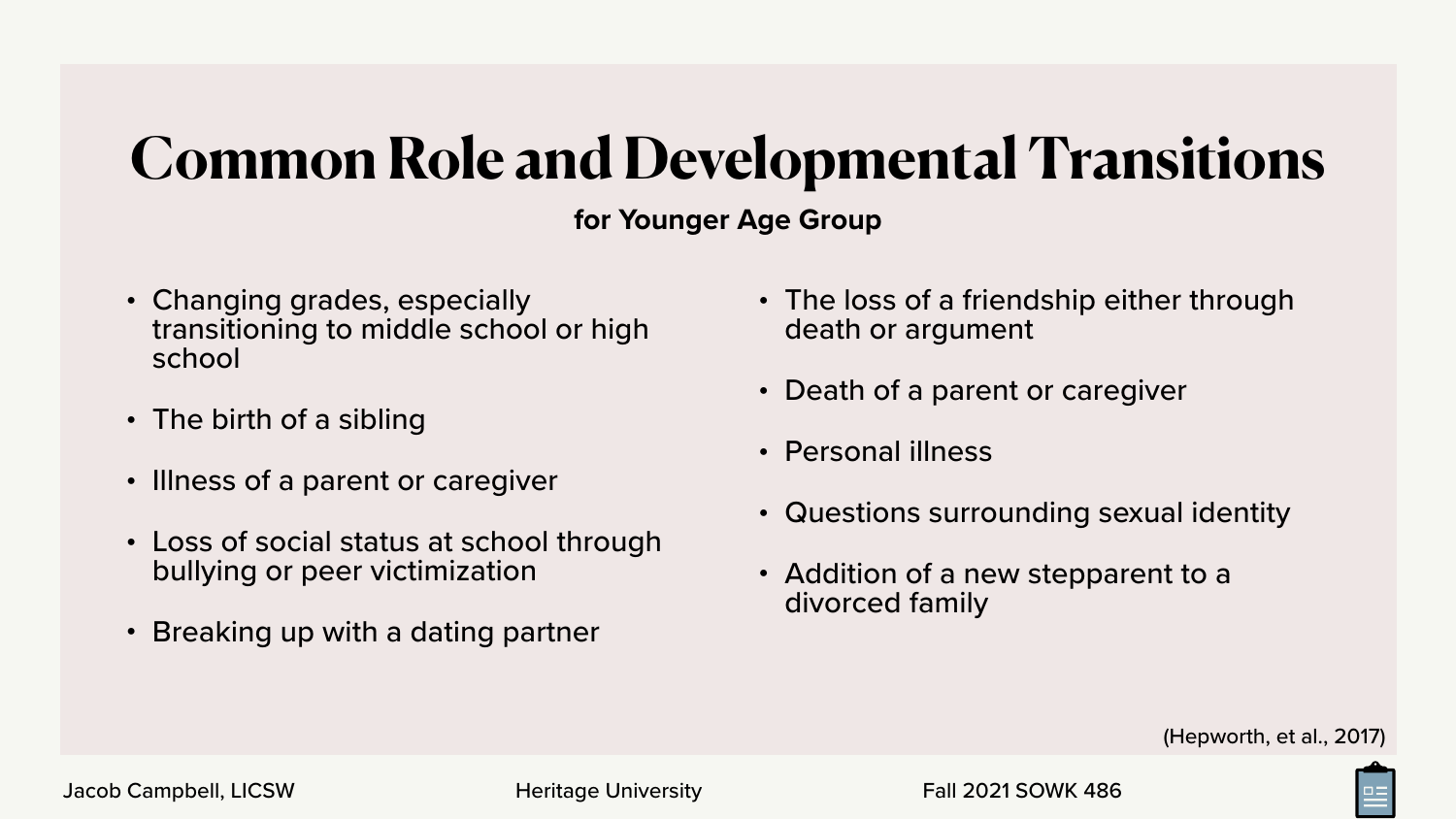## **Typical Wants Involved in Presenting Problems**

- To have less family conflict
- To feel valued by one's spouse or partner
- To be self-supporting
- To achieve greater companionship in marriage or relationship
- To gain more self-confidence
- To have more freedom
- To control one's temper
- To overcome depression
- To have more friends
- To be included in decision making
- To get discharged from an institution
- To make a difficult decision
- To master fear or anxiety
- To cope with children more effectively

![](_page_30_Picture_18.jpeg)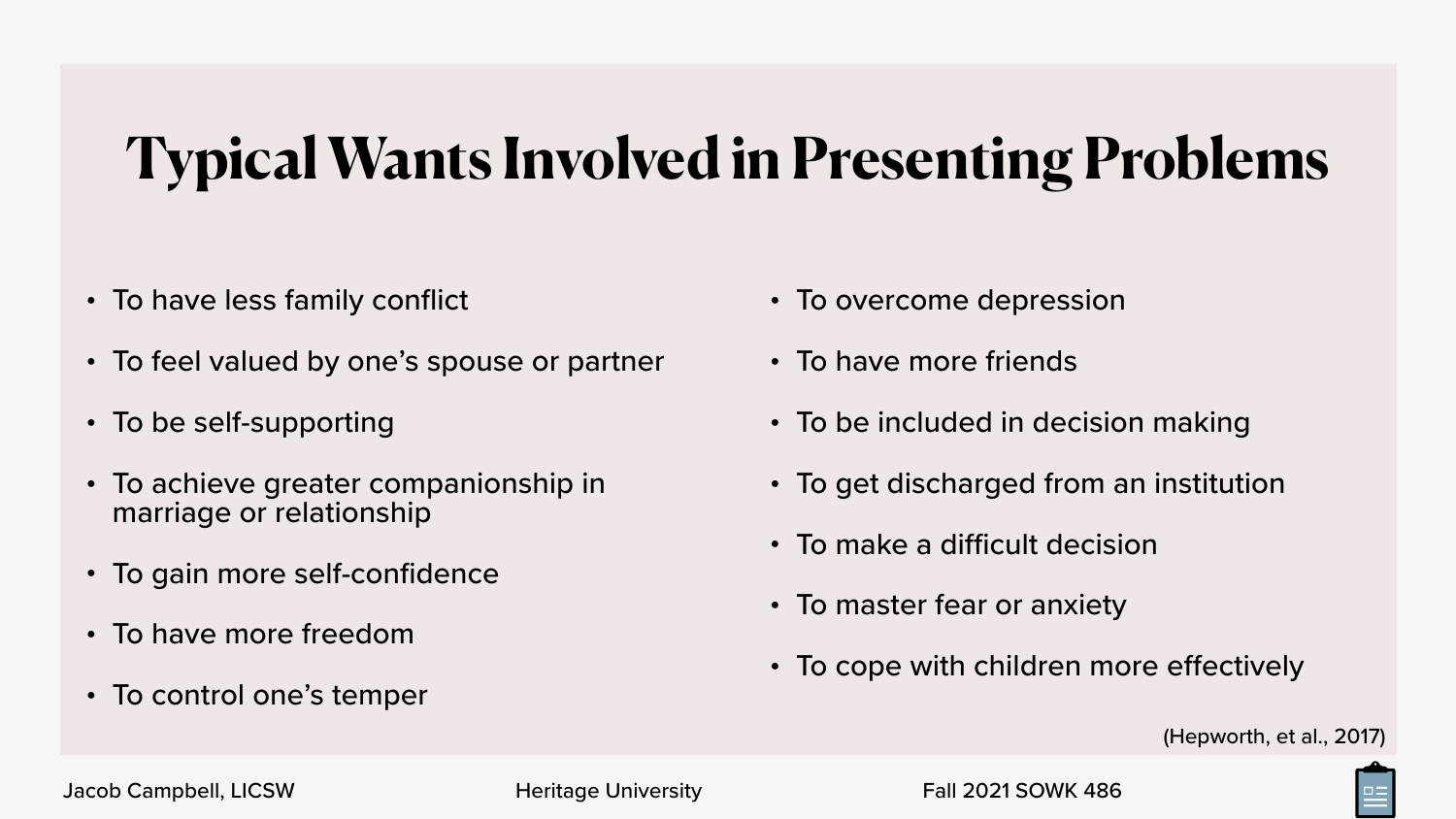## Mini Mental Status Exams

Jacob Campbell, LICSW **Heritage University** Fall 2021 SOWK 486

![](_page_31_Picture_3.jpeg)

![](_page_31_Picture_6.jpeg)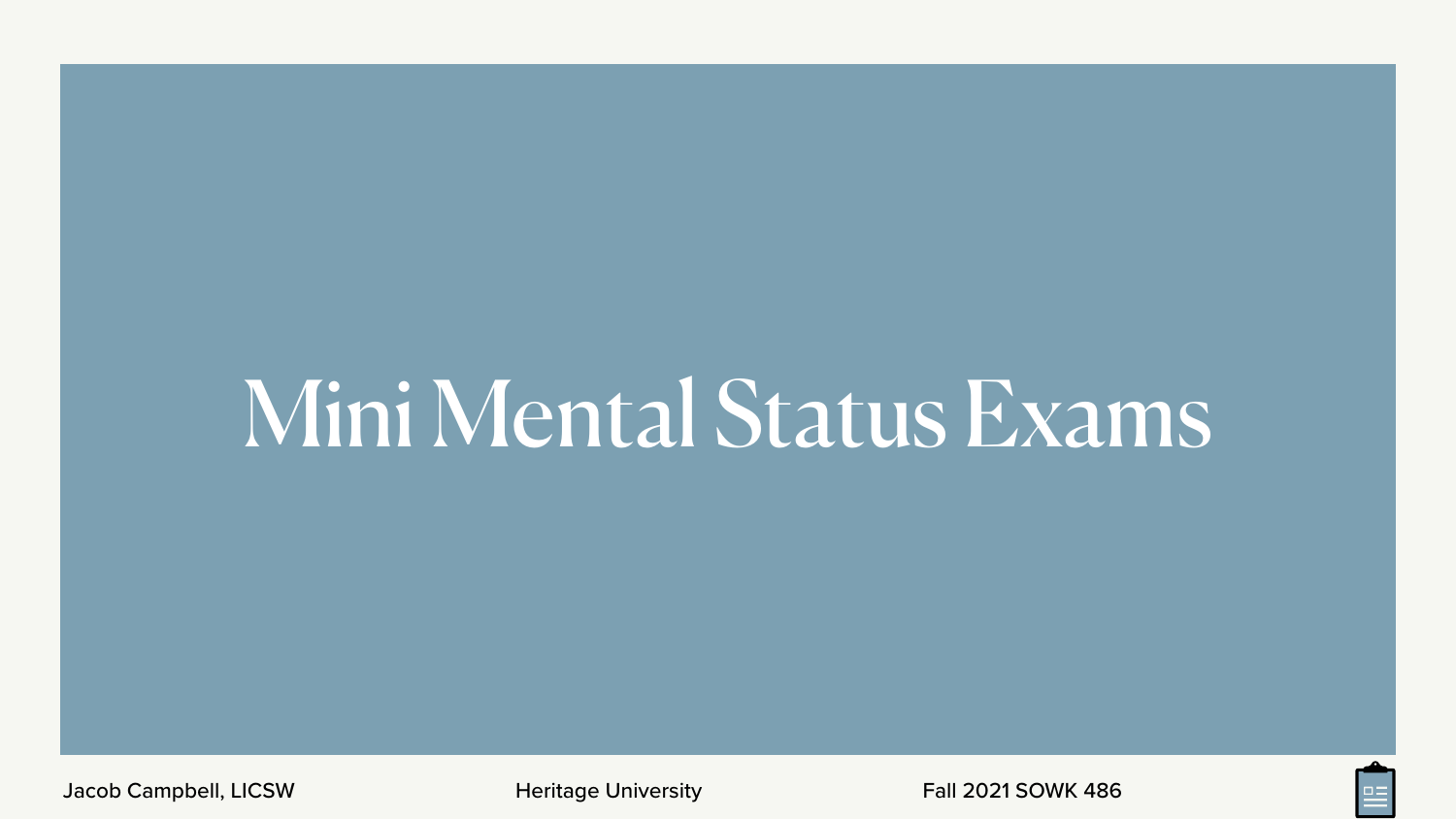### **The General Components Mental Status Exam**

- General appearance
- Behavior
- Thought process and content
- Affect
- Impulse control
- Insight
- Cognitive functioning
- Intelligence
- Reality testing
- Suicidal or homicidal ideation
- Judgment

![](_page_32_Picture_17.jpeg)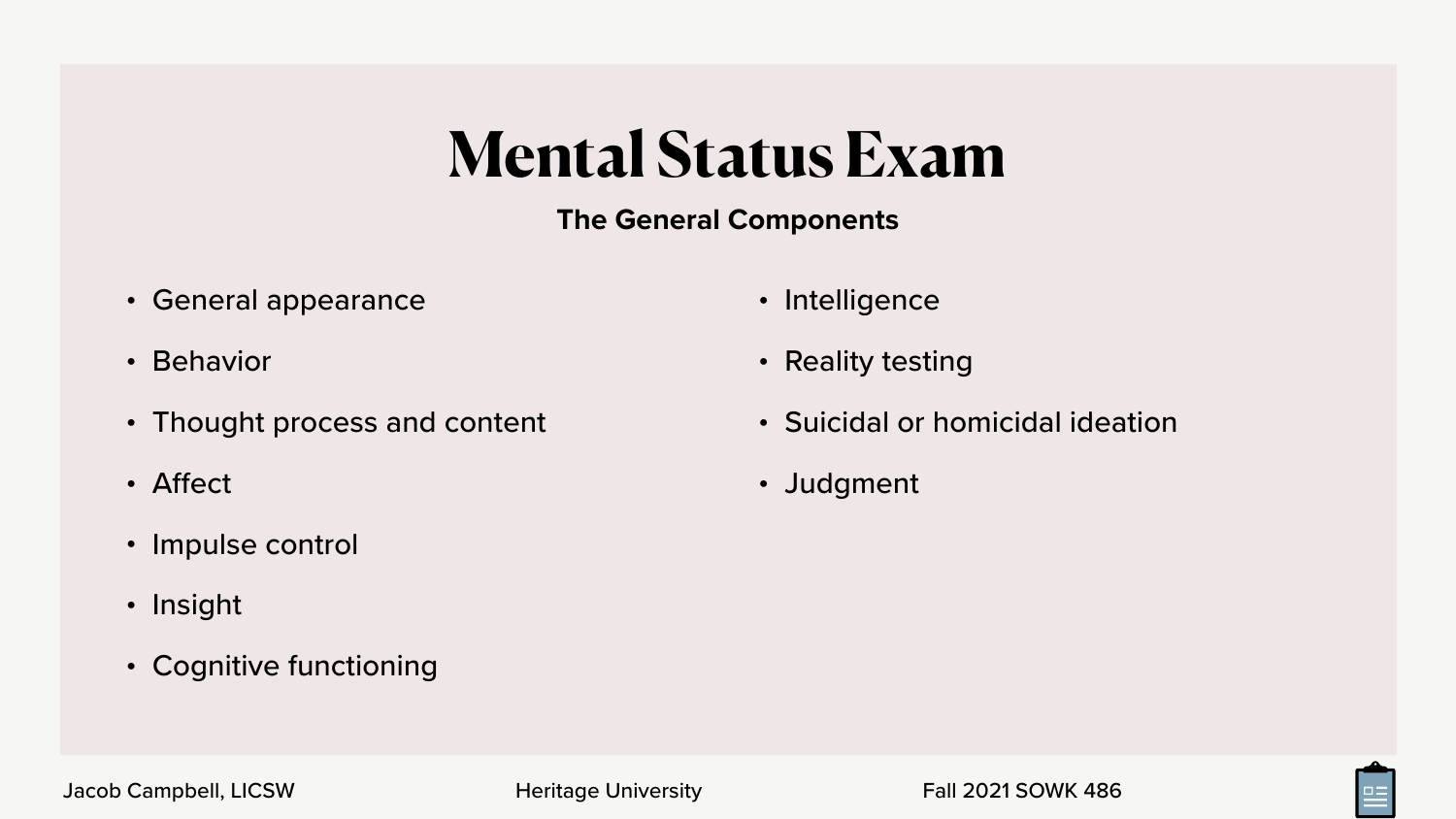### **Meticulous** Self-neglect

### **Grooming**

Garish Skillfully applied

#### Outstanding features **Disabilities**

### Immaculate

#### **Dress** Fashionable

Unconventional

Jacob Campbell, LICSW **Heritage University** Fall 2021 SOWK 486

## General **Appearance**

### **Physical characteristics**

Important physical features

### **Posture and gait**

**Build** 

### Use of mobility device

**Appearance**

![](_page_33_Picture_17.jpeg)

![](_page_33_Picture_18.jpeg)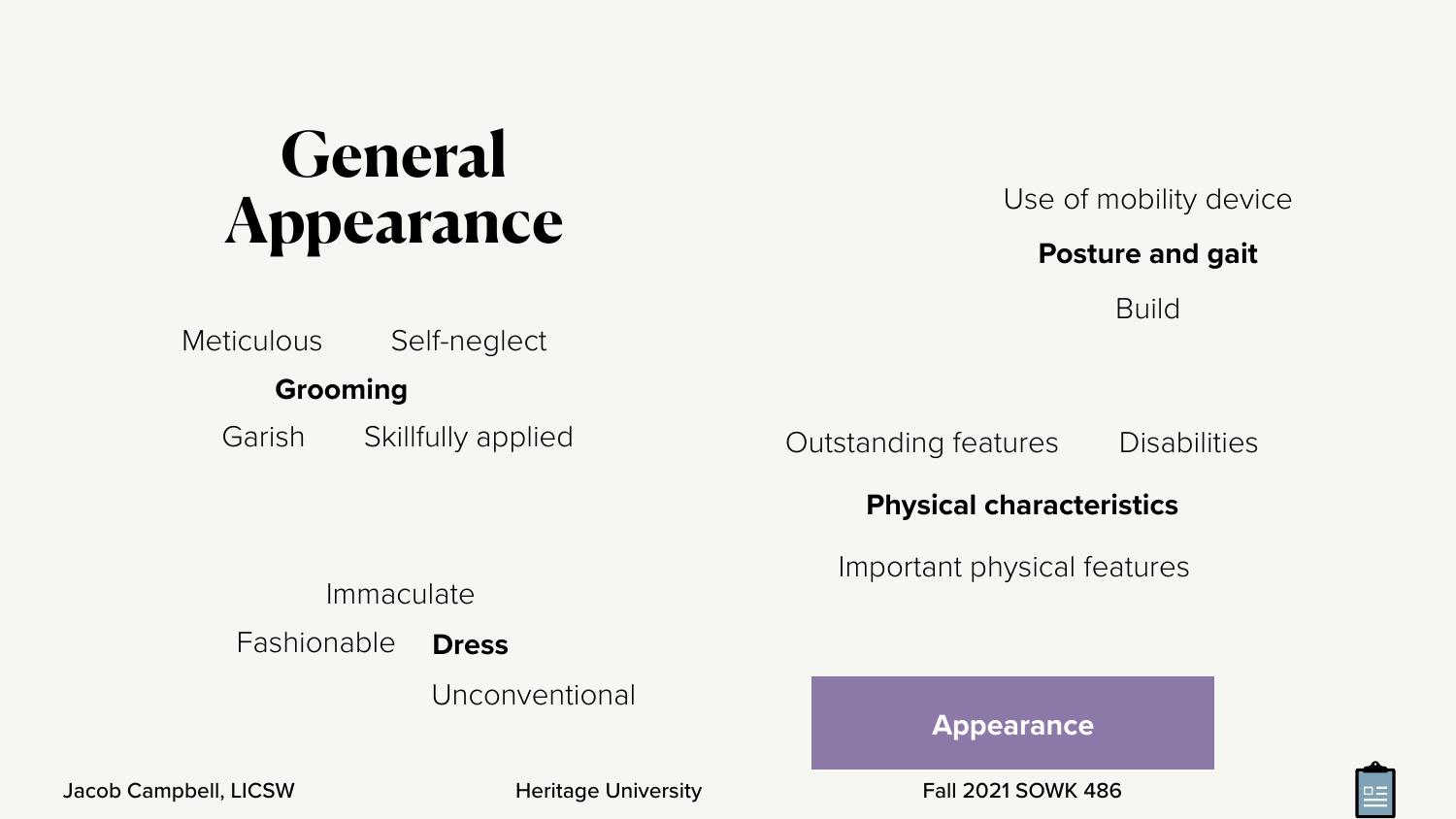**Hostility** Passive

## General **Appearance**

### **Attitude and Interpersonal Style** Uncooperative Inappropriate boundaries Seductive Playful Ingratiating Guarded Manipulative

Demanding Contemptuous Withdrawn

![](_page_34_Picture_13.jpeg)

Sullen

Jacob Campbell, LICSW **Heritage University** Fall 2021 SOWK 486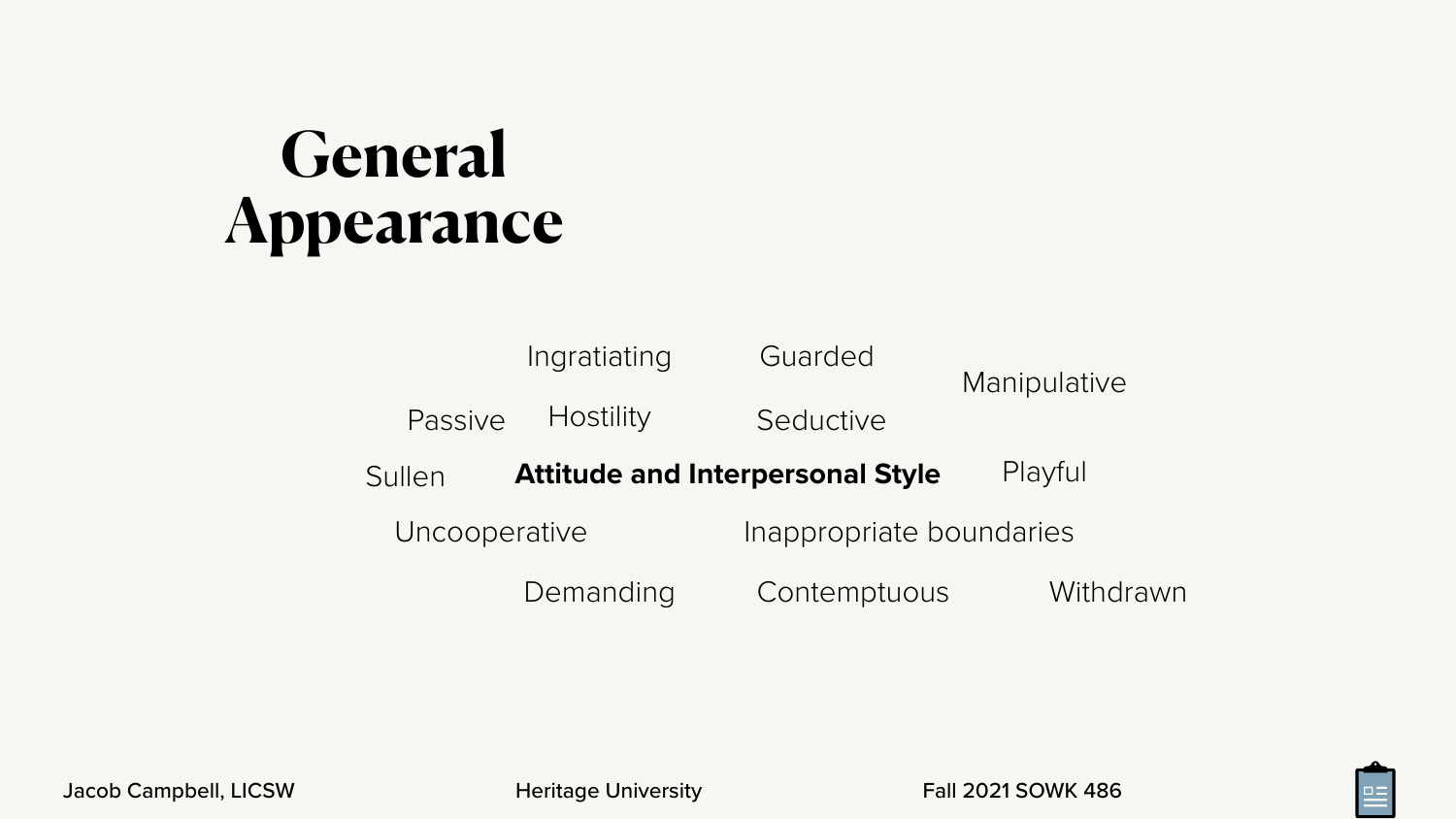**Facial expression** Flat Liable Bland

### **Behavior and Psychomotor activity**

**Hyperactive** Tardive dyskinesia

Seated quietly **Combative** 

![](_page_35_Picture_11.jpeg)

![](_page_35_Picture_14.jpeg)

## General **Appearance**

### Awkward

Motor retardations Motor hyperactivity

Mannerism Posturing Tics and twitches

Agitated Rigid Tension Severe akathisia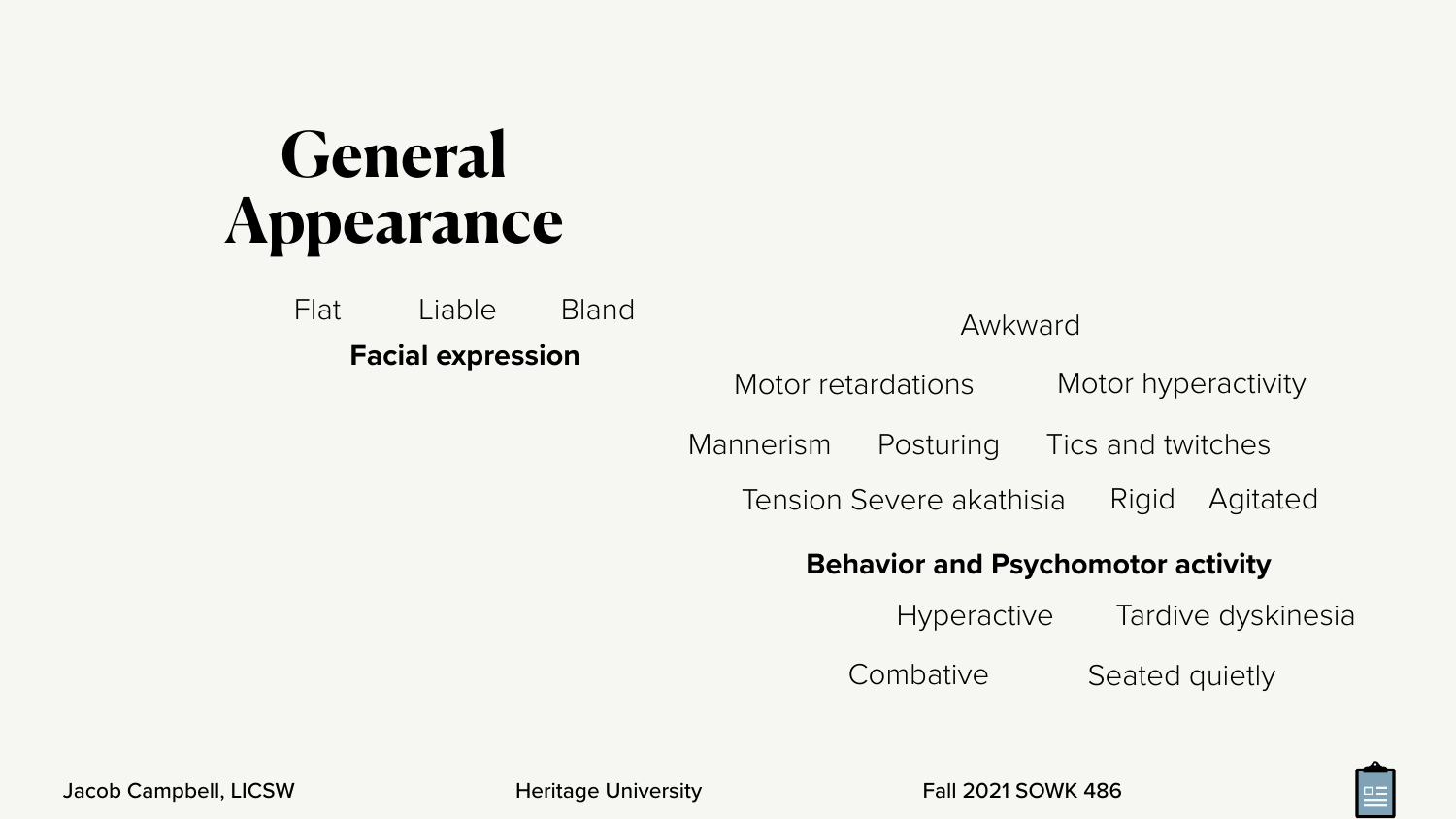Pressured

### **Speed**

Monotor

Emotic

Glob

Jacob Campbell, LICSW **Heritage University** Fall 2021 SOWK 486

| Impoverished |                 |            |                   |  |  |  |
|--------------|-----------------|------------|-------------------|--|--|--|
|              | Perseveration   | Dysarthria |                   |  |  |  |
|              | ch and Language |            | Neologisms        |  |  |  |
| nous         |                 | Stereotypy | Accented          |  |  |  |
| onal         | Aphasia         |            | Wernike's aphasia |  |  |  |
| al aphasia   |                 |            | Broca's aphasia   |  |  |  |

![](_page_36_Picture_11.jpeg)

![](_page_36_Picture_12.jpeg)

## **General Appearance**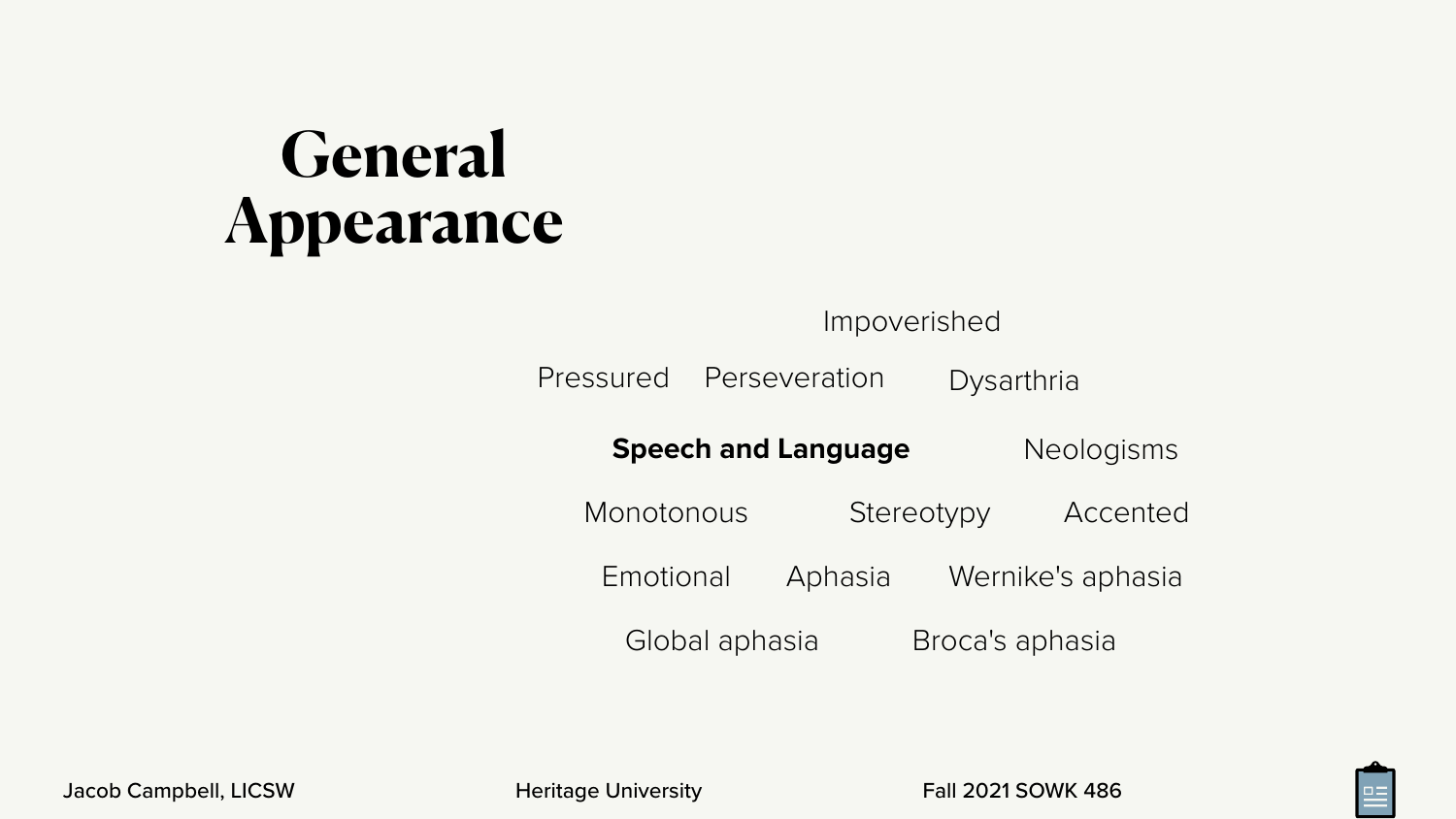#### **Mood** Euthymic Expansive Euphoric Anxious Clients description

![](_page_37_Picture_8.jpeg)

![](_page_37_Picture_11.jpeg)

**Affect** Broad Appropriate Constricted Flat Blunted Labile Anhedonic Emotional withdrawal Full range of affect Congruent with mood

> **Sleep** Middle insomnia

Initial insomnia Hypersomnia

Terminal insomnia

## **Emotions**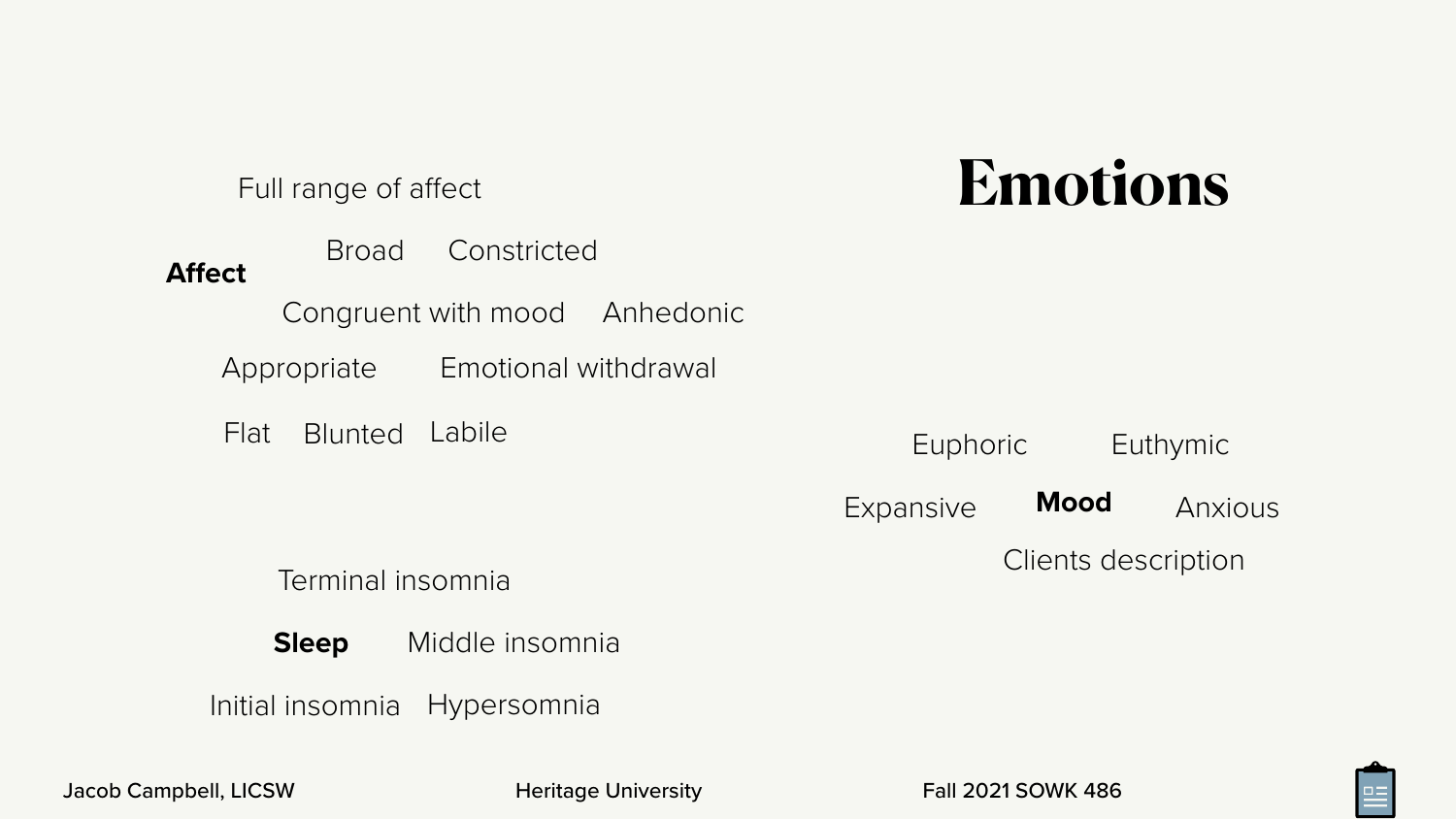### **Orientation and level of consciousness**

Coma Stupor Obtundation

Oriented Times Four

### **Attention and concentration**

#### **Memory** Amnesia Retrograde amnesia

Short term memory Long term memory

![](_page_38_Picture_12.jpeg)

![](_page_38_Picture_15.jpeg)

Registration Retention Retrieval Head Injuries

## Anterograde amnesia Transient global amnesia

## **Cognitive Functioning**

**Lethargy**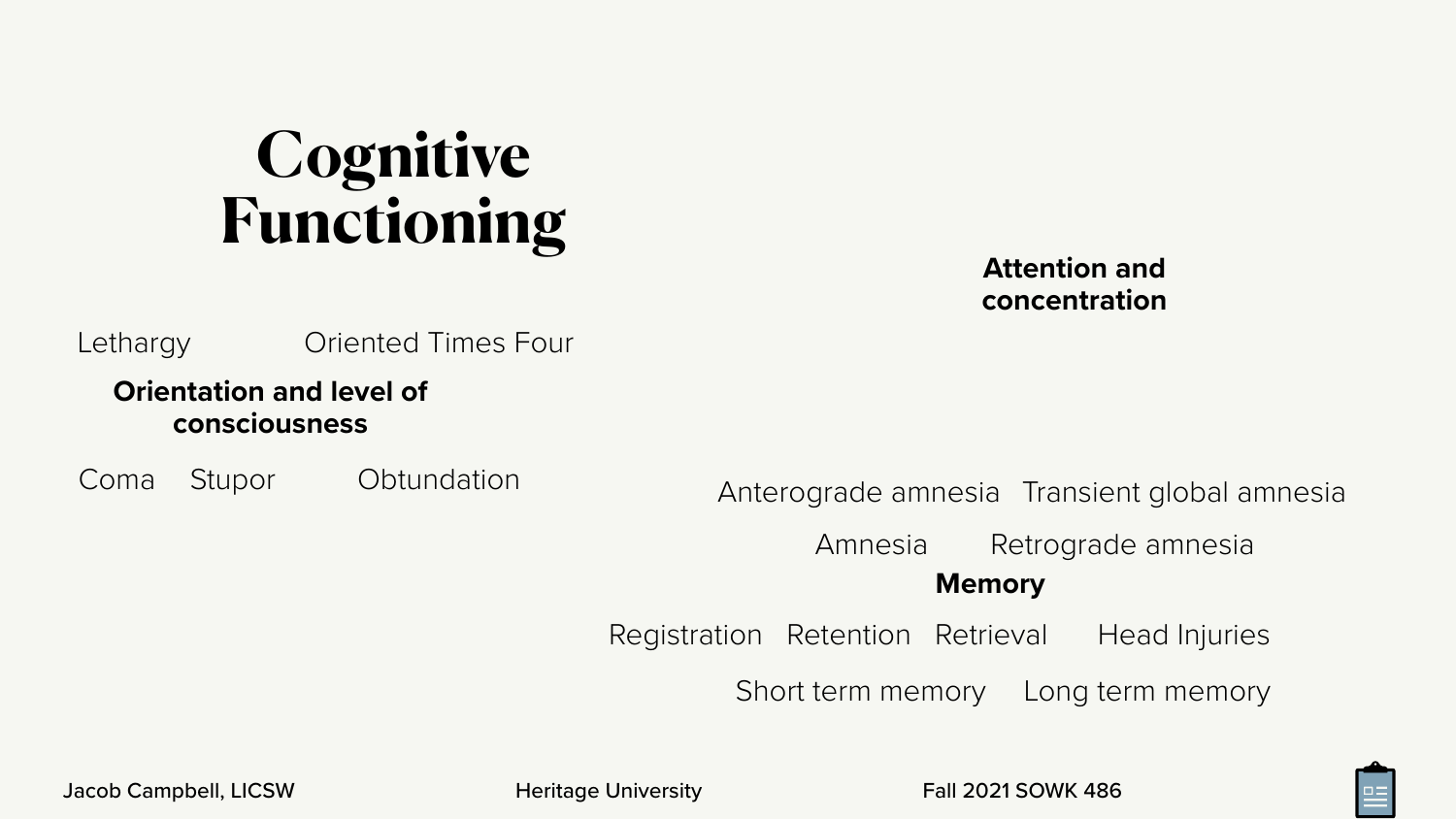### **Memory Testing Testing Remories Ability to Abstract and <br>Generalize Generalize**

![](_page_39_Picture_6.jpeg)

![](_page_39_Picture_7.jpeg)

![](_page_39_Picture_8.jpeg)

![](_page_39_Picture_10.jpeg)

### **Information Intelligence**

Jacob Campbell, LICSW **Heritage University** Fall 2021 SOWK 486

## **Cognitive Functioning**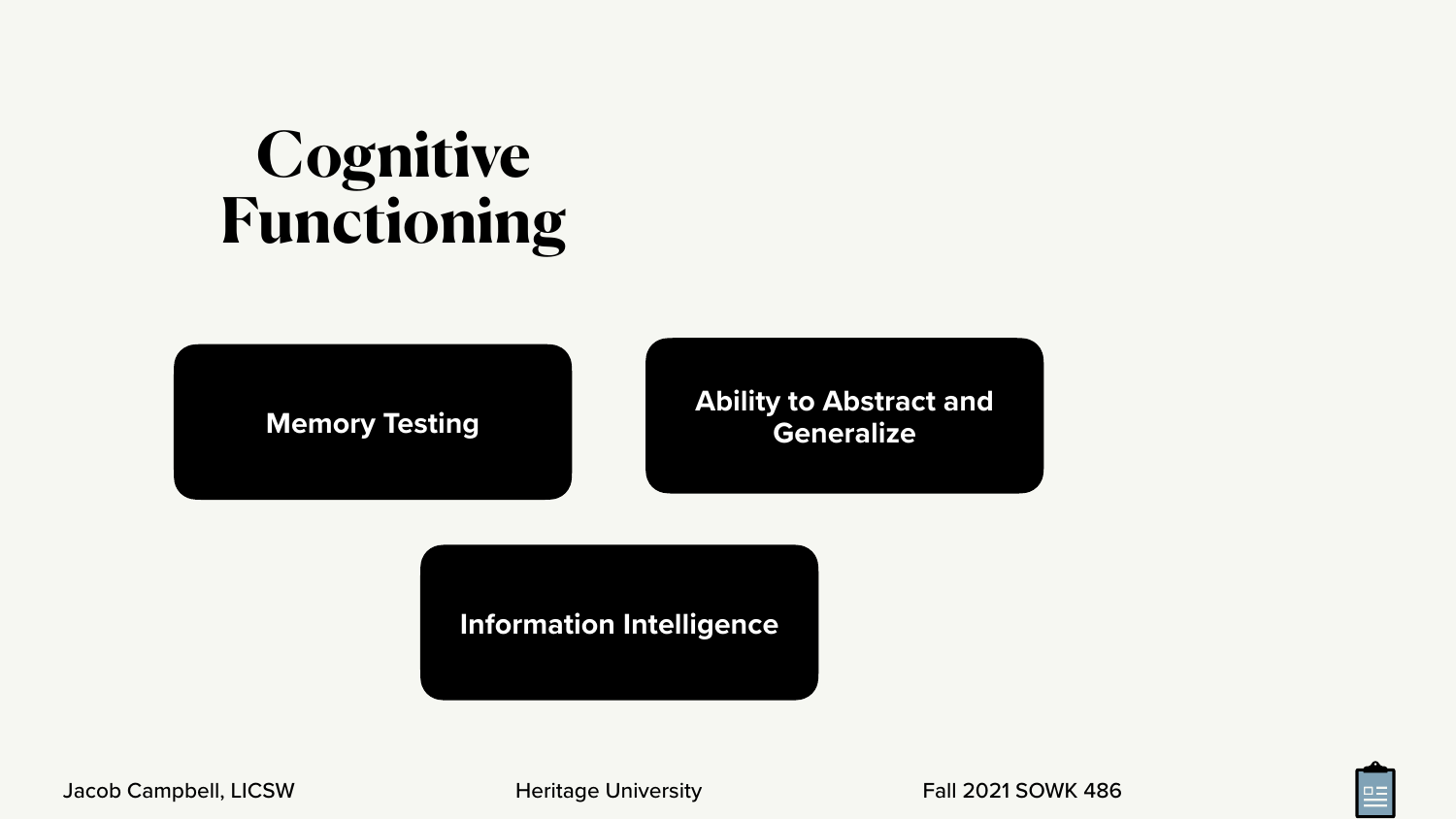### **Disordered Perceptions**

Illusions Hallucinations

Dearealization Depersonalization

*Paranoid delusions*

*Thought withdrawal Thought insertion*

![](_page_40_Picture_18.jpeg)

- 
- Bizarre behavior
	- Ideas of reference
	- **Distortions**

*Though broadcasting*

*Suspiciousness*

**Thought Content Delusions** Grandiose delusions Somatic delusions Delusional guilt Nihilistic delusions Ideas of inference Magical thinking Thought content

## **Thoughts and Perception**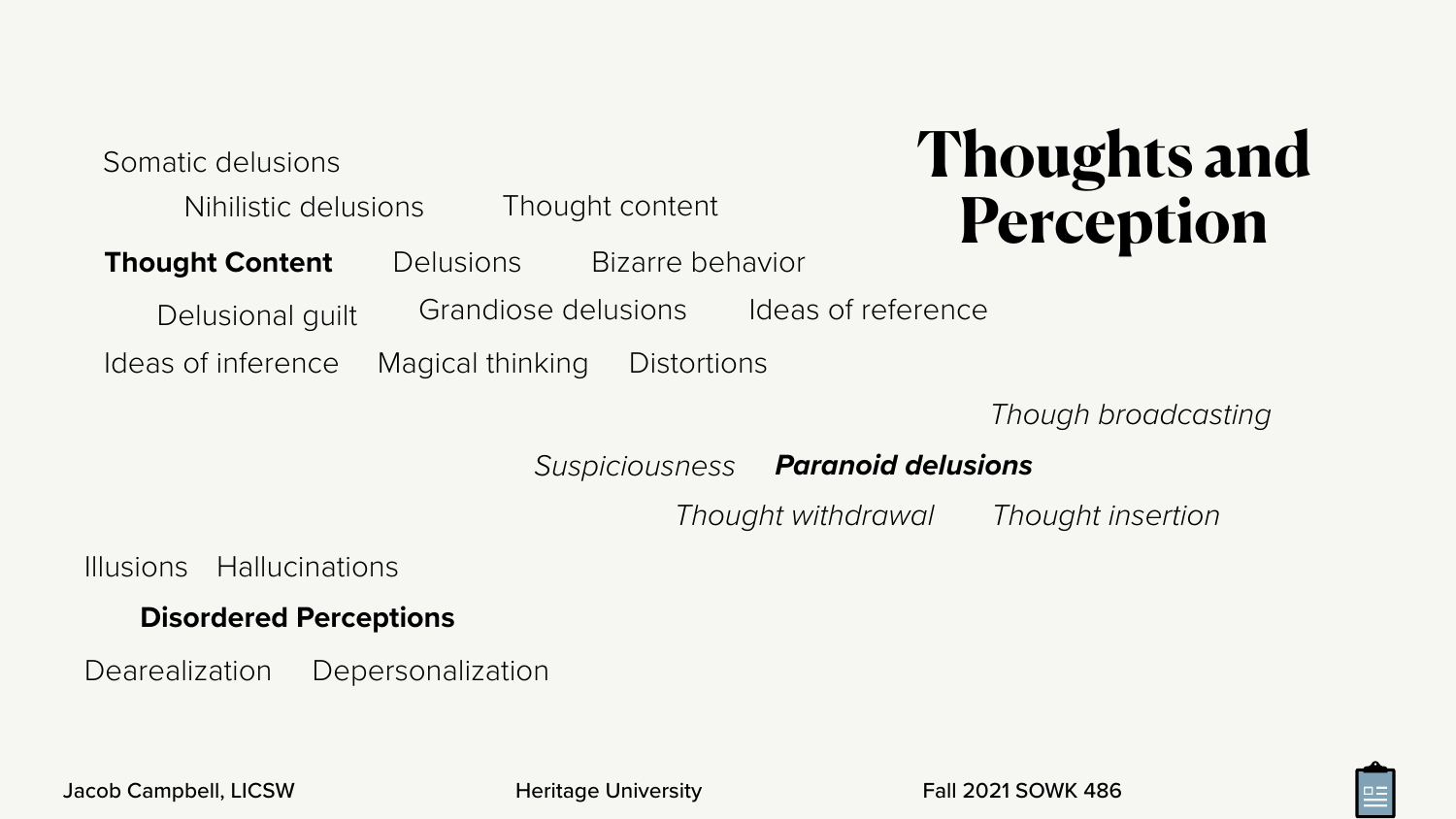![](_page_41_Picture_12.jpeg)

Spontaneous Impoverished Racing thoughts Incoherent Illogical Flight of ideas Conceptual disorganization Neologism

Overvalued Thought Process Tangentiality Circumstantial blocking Loose association Perseverative Distractable Spontaneous Clang association

Goal directed

## **Thoughts and Perception**